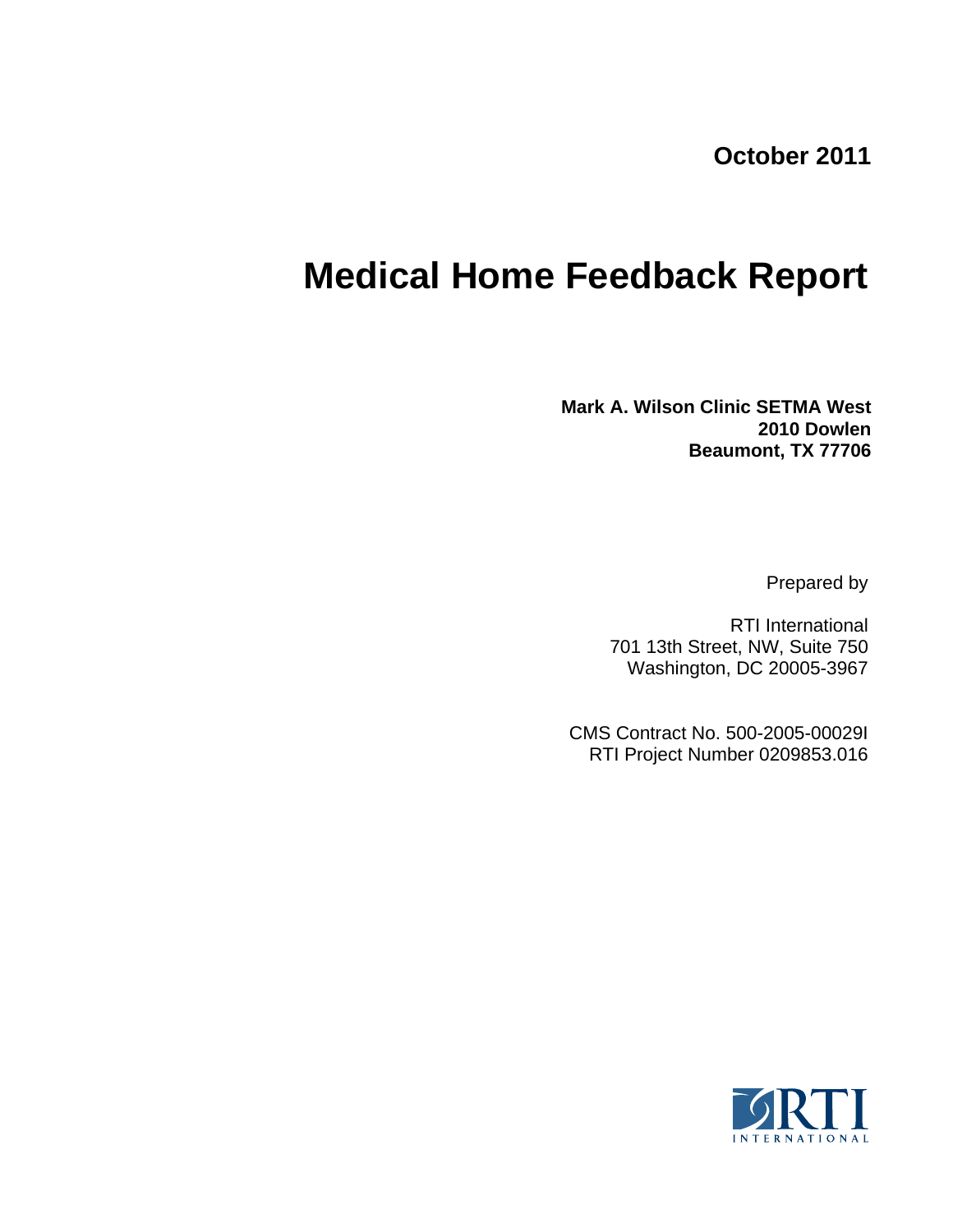# **CONTENTS**

| Evaluation and Management CPT Codes Used to Assign Medicare Beneficiaries |  |
|---------------------------------------------------------------------------|--|
|                                                                           |  |
|                                                                           |  |
|                                                                           |  |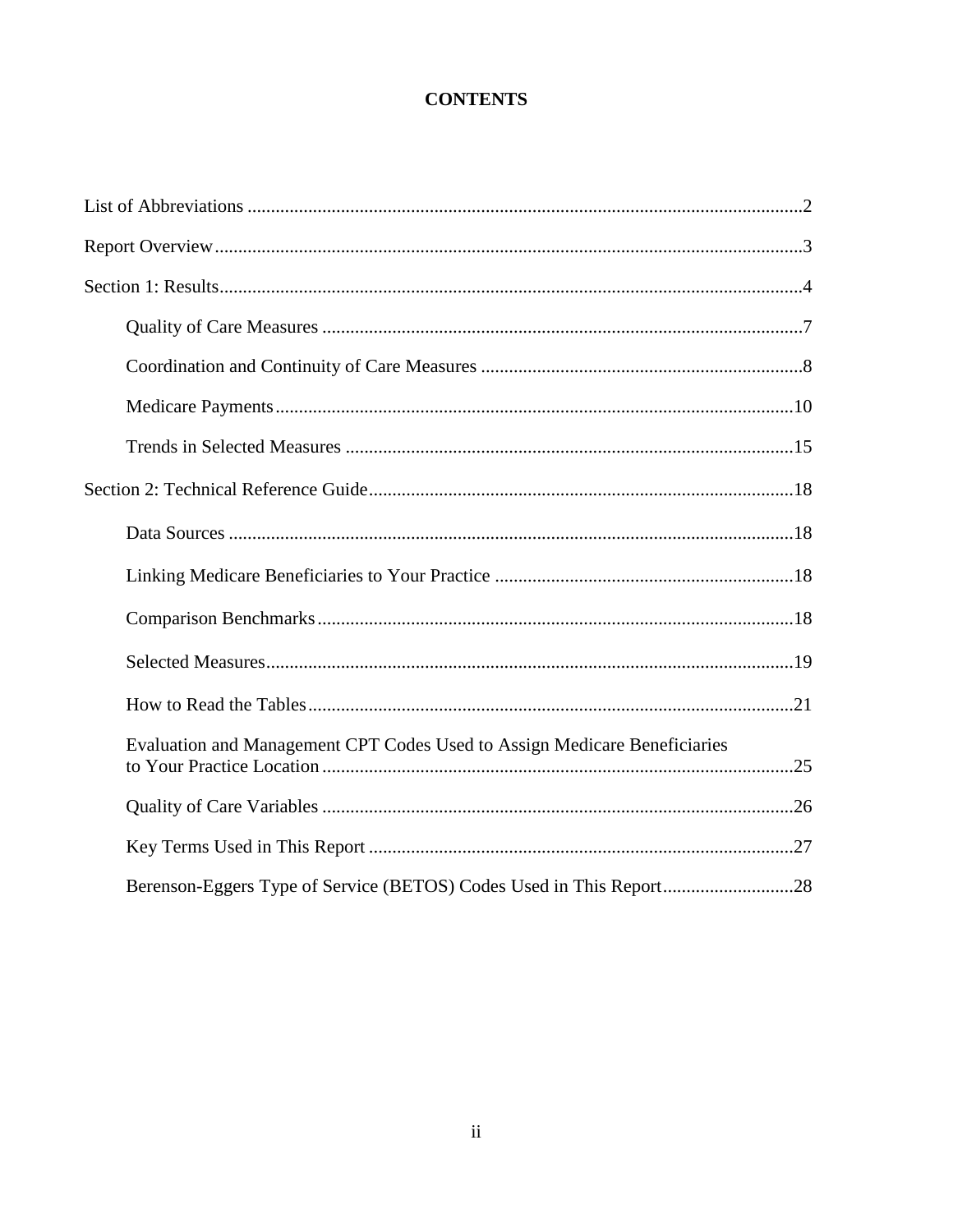# **LIST OF ABBREVIATIONS**

| <b>ACSC</b> | ambulatory care sensitive condition                                          |  |  |  |
|-------------|------------------------------------------------------------------------------|--|--|--|
| <b>CMS</b>  | Centers for Medicare & Medicaid Services                                     |  |  |  |
| <b>CPT</b>  | <b>Current Procedural Terminology</b>                                        |  |  |  |
| <b>DME</b>  | durable medical equipment                                                    |  |  |  |
| E&M         | evaluation and management services                                           |  |  |  |
| ER          | emergency room                                                               |  |  |  |
| <b>FFS</b>  | fee-for-service                                                              |  |  |  |
| <b>FQHC</b> | Federally Qualified Health Center                                            |  |  |  |
| <b>HHA</b>  | home health agency                                                           |  |  |  |
| LDL-C       | low-density lipoprotein cholesterol                                          |  |  |  |
| <b>NCQA</b> | National Committee for Quality Assurance                                     |  |  |  |
| <b>PAC</b>  | post acute care, such as long-term care hospital or skilled nursing facility |  |  |  |
| <b>SNF</b>  | skilled nursing facility                                                     |  |  |  |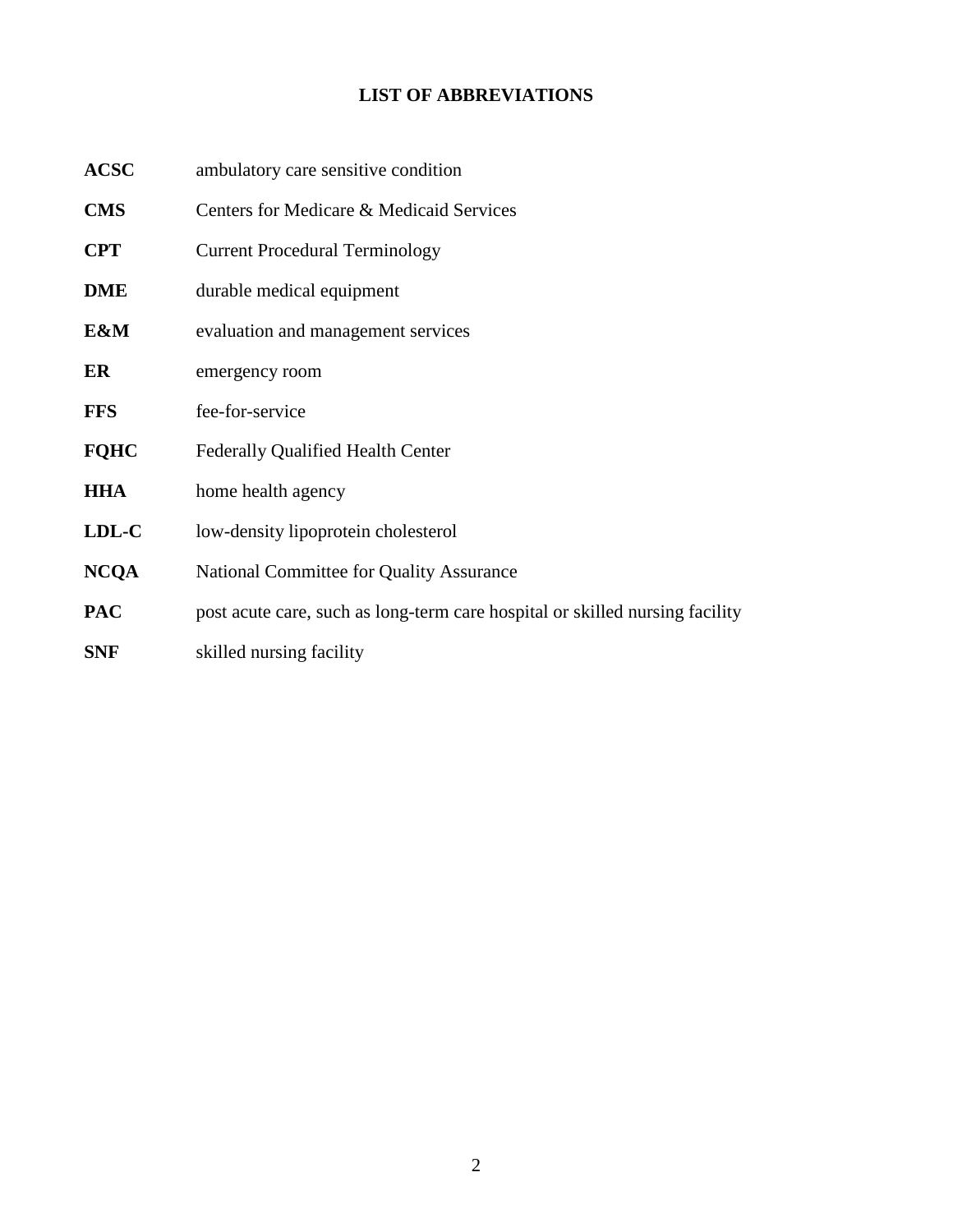# **REPORT OVERVIEW**

With funding from the Centers for Medicare & Medicaid Services (CMS), RTI International, a nonprofit research organization, is conducting a research study to analyze patterns of care, health outcomes, and costs of care for Medicare fee-for-service (FFS) beneficiaries receiving healthcare services from clinical practices that are National Committee for Quality Assurance (NCQA)-recognized medical homes. In particular, we are interested in determining if there are particular attributes of medical homes that are more favorably related to better outcomes of care. The information from these analyses will be used by CMS to help design Medicare and Medicaid medical home demonstrations.

To thank you for your participation in this study, RTI has prepared a practice feedback report that provides data related to quality of care, coordination and continuity of care, and Medicare payments for Medicare FFS beneficiaries assigned to your practice. Additionally, this report compares your practice's data with those of other clinical practices with similar characteristics but that have not received NCQA medical home recognition. The report also provides data on the average values of measures for all NCQA-recognized medical homes in this study. Further, for some measures, the report shows how your data have changed over time from July 2007 to June 2010. This report may be useful to your practice for benchmarking and quality improvement purposes.

**Section 1** of this report includes your practice's results. Three data categories are presented:

- 1. *Clinical quality of care measures*—Summary information about selected quality of care measures, such as LDL-Cholesterol (LDL-C) and HbA1c screening, as well as influenza vaccination. For the quality of care measures, please note the following: LDL-C screening is among beneficiaries with diabetes and/or heart disease; HbA1c testing is among beneficiaries with diabetes; and influenza vaccination is among all beneficiaries.
- 2. *Coordination and continuity of care measures*—Summary information for selected utilization measures, such as rates of hospitalization, readmissions, and ER use for your Medicare FFS beneficiaries, rates of follow-up visit within 2 weeks of a hospital discharge, and rates of medical and surgical specialty use.
- 3. *Medicare payments*—Summary information on the share of care that you provide your Medicare FFS patients, total Medicare payments per beneficiary, and average Medicare provider payments by type of service.

*Section 1* includes tables and graphs that show the results. At the top of the tables and graphs are hyperlinks that will guide you to specific pages in the back of the report that contain more detail about the methodology and other technical specifications used in the analyses.

*Section 2* includes a technical reference guide, which details the methodology that was used to produce the report. The technical reference guide also includes examples of the tables and graphs that are used in the report, accompanied by "how to read me" boxes explaining the content of the tables and graphs (see page 21). *Note that these graphs do not contain data from your practice; they are for illustrative purposes only.*

Other content in the technical reference guide are as follows:

- Evaluation and Management Current Procedural Terminology (CPT) codes used to assign Medicare beneficiaries to your practice (see page 25)
- $\blacklozenge$  Measure specifications for the quality of care measures (see page 26)
- $\blacklozenge$  Detailed definitions of key terms used in this report (see page 27)
- ◆ Berenson-Eggers Type of Service (BETOS) Codes (see page 28)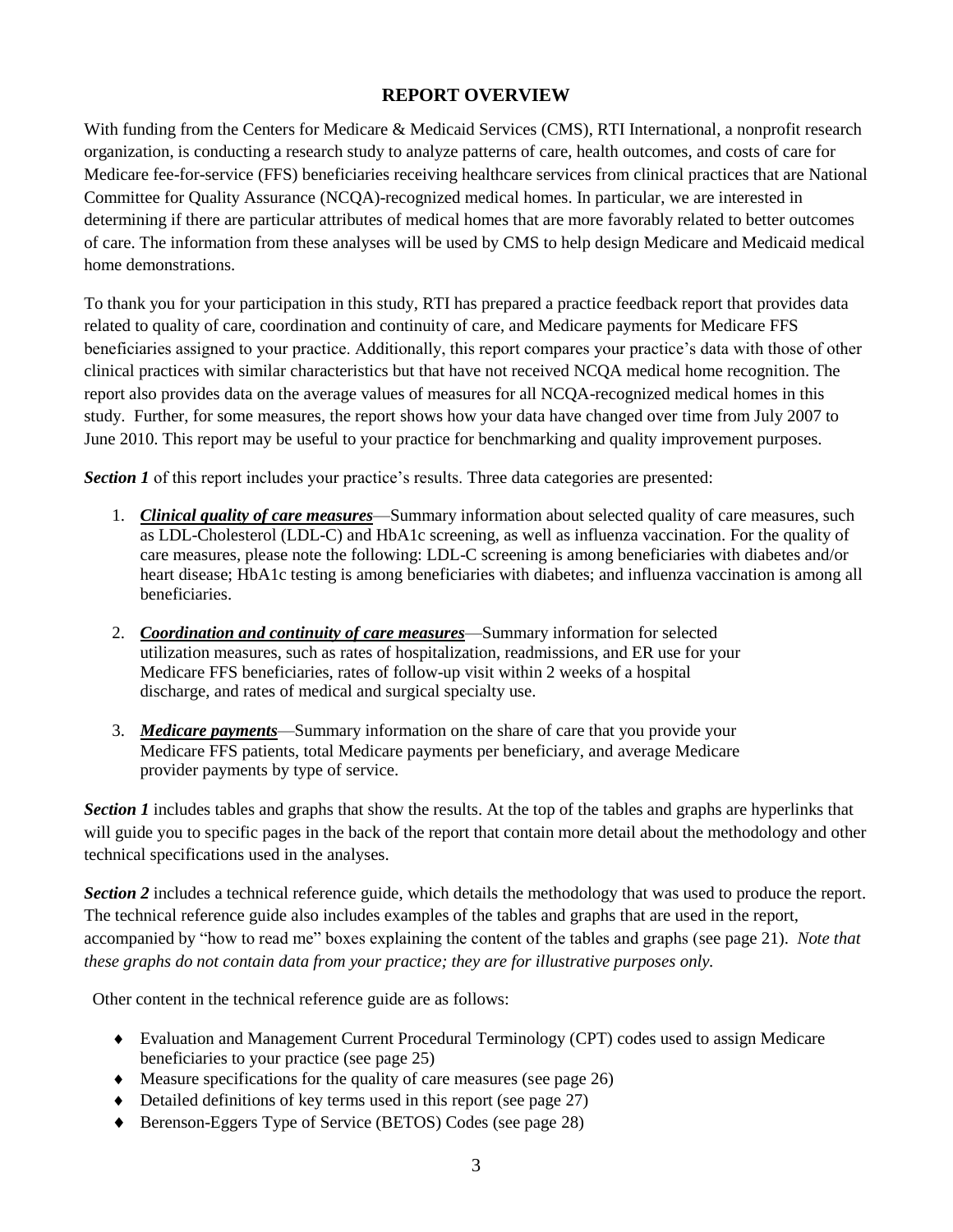# **SECTION 1 RESULTS**

Table 1 shows all of the measures that are compared between your practice and the benchmark practices that are not NCQA-recognized medical homes. In this table, up or down arrows are shown to indicate whether your practice performed statistically significantly higher or lower than the benchmark. No arrow means that there was not a statistically significant difference between the performance of your practice and the benchmark practices.

For more information on how the comparison benchmark group was created, see page 18.

For some of the measures, no judgment was made about whether being higher than the benchmark was an indication of good or poor performance (for example, the number of visits to and payments for primary care and/or specialists). For these measures, the arrows are shown in black and indicate whether your practice was statistically higher or lower than the benchmark.

- $\downarrow$  (black arrow down) = lower than benchmark
- $\uparrow$  (black arrow up) = higher than benchmark

For many of the measures, however, it is important to point out that being above the benchmark, or performing higher than expected, is not necessarily a positive attribute. For example, if your practice performed higher than the benchmark for percent of beneficiaries with ER visits, this may be an indication of poorer performance. Accordingly, if your practice performed lower than the benchmark for potentially avoidable ER payments, this may be an indication of good performance. To help you distinguish good and poor performance achievements, some of the arrows are color coded:

- $\downarrow$  (red arrow down) = lower than benchmark and poor performance
- $\downarrow$  (green arrow down) = lower than benchmark and good performance
- $\uparrow$  (red arrow up) = higher than benchmark and poor performance
- $\uparrow$  (green arrow up) = higher than benchmark and good performance

For more information on the selected measures shown in Table 1, see page 19 and page 20.

Table 1 also shows the average value for all measures across all 312 NCQA-recognized medical homes in this study, although statistical testing was not performed to compare your practice to the average of all practices in the study.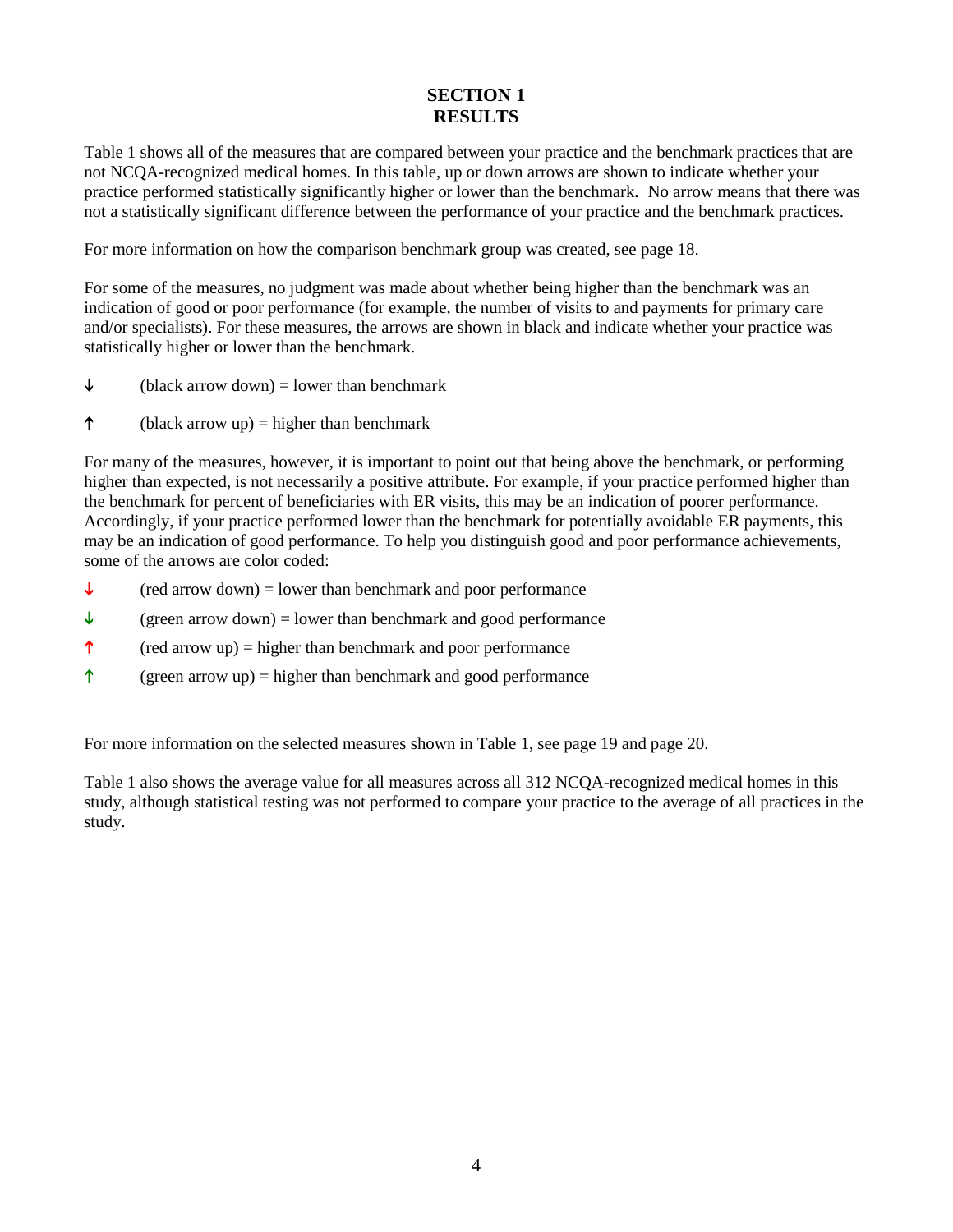#### **Table 1. Overview of Measures—Your Practice and Benchmarks: 7/1/2009 to 6/30/2010.\***

During the period July 1, 2009 through June 30, 2010, your practice treated 3055 Medicare FFS beneficiaries. Of these beneficiaries, 608 beneficiaries were assigned to your practice location based on the beneficiary assignment methodology. See page 18 for more information on beneficiary assignment.

| <b>Measure</b>                                                                                                      | Your<br><b>Practice</b><br>(N benes=3055) | <b>Benchmark</b><br>(N benes=<br>124,210) | Your<br><b>Practice</b><br>versus<br><b>Benchmark</b> | Average across all<br>study NCQA<br><b>Medical Homes</b><br>(N benes = 146,410)<br>N practices=312) |
|---------------------------------------------------------------------------------------------------------------------|-------------------------------------------|-------------------------------------------|-------------------------------------------------------|-----------------------------------------------------------------------------------------------------|
| <b>Quality of Care (% of beneficiaries)</b>                                                                         |                                           |                                           |                                                       |                                                                                                     |
| LDL-C Screening (n=270)                                                                                             | 89%                                       | 85 %                                      |                                                       | 85 %                                                                                                |
| HbA1c Testing (n=199)                                                                                               | 94 %                                      | 93 %                                      |                                                       | 90 %                                                                                                |
| Influenza Vaccination                                                                                               | 51 %                                      | 55 %                                      |                                                       | 50 %                                                                                                |
| <b>Coordination and Continuity of Care</b>                                                                          |                                           |                                           |                                                       |                                                                                                     |
| Hospitalization (rate per 100 beneficiaries)                                                                        | 20.6                                      | 11.9                                      | ↑                                                     | 16.9                                                                                                |
| Follow-up within 2 weeks of hospital discharge (rate<br>per 100 hospital discharges, n=120)                         | 56.9                                      | 62.0                                      | ┶                                                     | 57.3                                                                                                |
| 30-day hospital readmission (rate per 100 hospital<br>discharges, n=120)                                            | 20.0                                      | 14.4                                      |                                                       | 13.2                                                                                                |
| ER Visits (rate per 100 beneficiaries)                                                                              | 32.2                                      | 34.7                                      |                                                       | 32.3                                                                                                |
| Primary Care Visits (rate per beneficiary)                                                                          | 3.6                                       | 5.0                                       | Ш                                                     | 4.3                                                                                                 |
| Medical Specialist Visits (rate per beneficiary)                                                                    | 3.6                                       | 3.7                                       |                                                       | 3.0                                                                                                 |
| Surgical Specialist Visits (rate per beneficiary)                                                                   | 0.7                                       | 0.7                                       |                                                       | 0.5                                                                                                 |
| Annual Payments (Average \$ per beneficiary)                                                                        |                                           |                                           |                                                       |                                                                                                     |
| Durable Medical Equipment (DME) Payments                                                                            | \$265                                     | \$262                                     |                                                       | \$238                                                                                               |
| Hospice Payments                                                                                                    | \$168                                     | \$82                                      |                                                       | \$148                                                                                               |
| Home Health Payments                                                                                                | \$890                                     | \$254                                     |                                                       | \$283                                                                                               |
| <b>Physician Payments</b>                                                                                           | \$2,310                                   | \$2,485                                   |                                                       | \$2,032                                                                                             |
| <b>Outpatient Department Payments</b>                                                                               | \$818                                     | \$868                                     |                                                       | \$905                                                                                               |
| <b>Skilled Nursing Facility (SNF) Payments</b>                                                                      | \$41                                      | \$1                                       |                                                       | \$299                                                                                               |
| <b>Acute Care Hospital Payments</b>                                                                                 | \$1,711                                   | \$1,061                                   |                                                       | \$1,316                                                                                             |
| <b>Total Medicare Payments</b>                                                                                      | \$6,444                                   | \$5,147                                   |                                                       | \$5,715                                                                                             |
| Physician Payments by Type of Service (Average \$ per beneficiary)                                                  |                                           |                                           |                                                       |                                                                                                     |
| Office Visit Physician Payments                                                                                     | \$379                                     | \$485                                     | Ļ                                                     | \$373                                                                                               |
| Hospital/ER Visit Physician Payments                                                                                | \$146                                     | \$95                                      |                                                       | \$120                                                                                               |
| Specialty Visits & Consultation Physician Payments                                                                  | \$112                                     | \$159                                     | J.                                                    | \$151                                                                                               |
| Imaging & Laboratory Physician Payments                                                                             | \$640                                     | \$601                                     |                                                       | \$452                                                                                               |
| Other Physician Payments                                                                                            | \$684                                     | \$857                                     |                                                       | \$709                                                                                               |
| Potentially Avoidable Payments based on Ambulatory Care Sensitive Conditions<br>(ACSCs)(Average \$ per beneficiary) |                                           |                                           |                                                       |                                                                                                     |
| Potentially Avoidable Inpatient Hospital Payments                                                                   | \$731                                     | \$300                                     |                                                       | \$790                                                                                               |
| Potentially Avoidable ER Payments                                                                                   | \$138                                     | \$152                                     |                                                       | \$111                                                                                               |

\* See page 21 for additional information on how to interpret this table.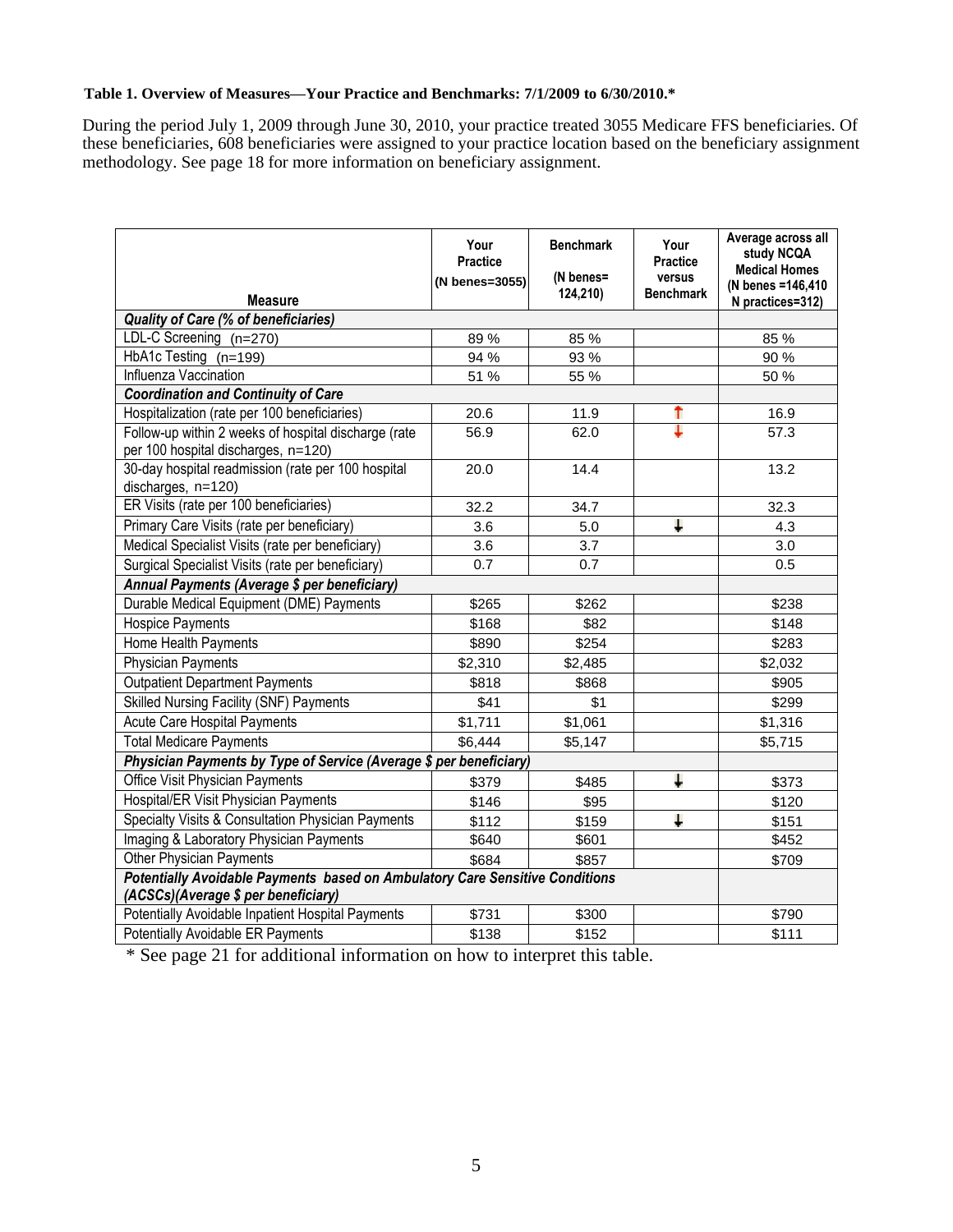Table 2 shows the 3-year trends in selected measures for your practice between July 2007 and June 2010. To provide information on whether your practice is improving or worsening over time, this table also shows the percent change between Time Period 1 and Time Period 3, which is measured as:  $(Measure_{Time3} - Measure_{Time1})/Measure_{Time1})*100.$ 

Average percent change for all NCQA-recognized medical homes in the study are also shown, although statistical testing was not performed to compare your practice to the average of all NCQA-recognized practices in the study.

For more information on the measures, see page 19 and page 20. Also, see page 22 for additional information on how to interpret this table.

| <b>Measures</b>                                                                                          | <b>Your Practice</b><br>Time Period 1:<br>July 2007-<br><b>June 2008</b><br>(N benes=509) | <b>Your Practice</b><br>Time Period 2:<br><b>July 2008-</b><br><b>June 2009</b><br>(N benes=553) | <b>Your Practice</b><br>Time Period 3:<br><b>July 2009-</b><br><b>June 2010</b><br>(N benes=583) | <b>Your Practice</b><br>% Change<br>(July 2007-<br><b>June 2010)</b> | <b>Average % Change</b><br>across all study<br><b>NCQA Medical</b><br><b>Homes</b><br>(N benes=146,410<br>N practices=312) |
|----------------------------------------------------------------------------------------------------------|-------------------------------------------------------------------------------------------|--------------------------------------------------------------------------------------------------|--------------------------------------------------------------------------------------------------|----------------------------------------------------------------------|----------------------------------------------------------------------------------------------------------------------------|
| <b>Quality Of Care Measures (% of beneficiaries)</b>                                                     |                                                                                           |                                                                                                  |                                                                                                  |                                                                      |                                                                                                                            |
| LDL-C Screening                                                                                          | 87 %                                                                                      | 87 %                                                                                             | 89 %                                                                                             | 2.3%                                                                 | 3.6%                                                                                                                       |
| <b>HbA1c Testing</b>                                                                                     | 94 %                                                                                      | 94%                                                                                              | 94%                                                                                              | $0.0 \%$                                                             | 1.5%                                                                                                                       |
| Influenza Vaccination                                                                                    | 37 %                                                                                      | 33 %                                                                                             | 51 %                                                                                             | 37.8%                                                                | 20.2%                                                                                                                      |
| Potentially Avoidable Hospitalizations / ER Visits based on Ambulatory Care Sensitive Conditions (ACSCs) |                                                                                           |                                                                                                  |                                                                                                  |                                                                      |                                                                                                                            |
| <b>Potentially Avoidable</b><br>Hospitalizations                                                         | 5.3                                                                                       | 6.5                                                                                              | 5.0                                                                                              | $-5.7%$                                                              | $-2.1%$                                                                                                                    |
| (rate per 100 beneficiaries)                                                                             |                                                                                           |                                                                                                  |                                                                                                  |                                                                      |                                                                                                                            |
| Potentially Avoidable ER Visits<br>(rate per 100 beneficiaries)                                          | 11.4                                                                                      | 12.7                                                                                             | 9.4                                                                                              | $-17.5%$                                                             | $-5.1%$                                                                                                                    |
| Average Annual Payments (\$ per beneficiary)                                                             |                                                                                           |                                                                                                  |                                                                                                  |                                                                      |                                                                                                                            |
| Average Total Medicare FFS<br>Payments                                                                   | \$5,812                                                                                   | \$6,411                                                                                          | \$6,723                                                                                          | 15.7 %                                                               | 12.1 %                                                                                                                     |

## **Table 2. Overview of Trends in Measures for Your Practice: July 2007 to June 2010.**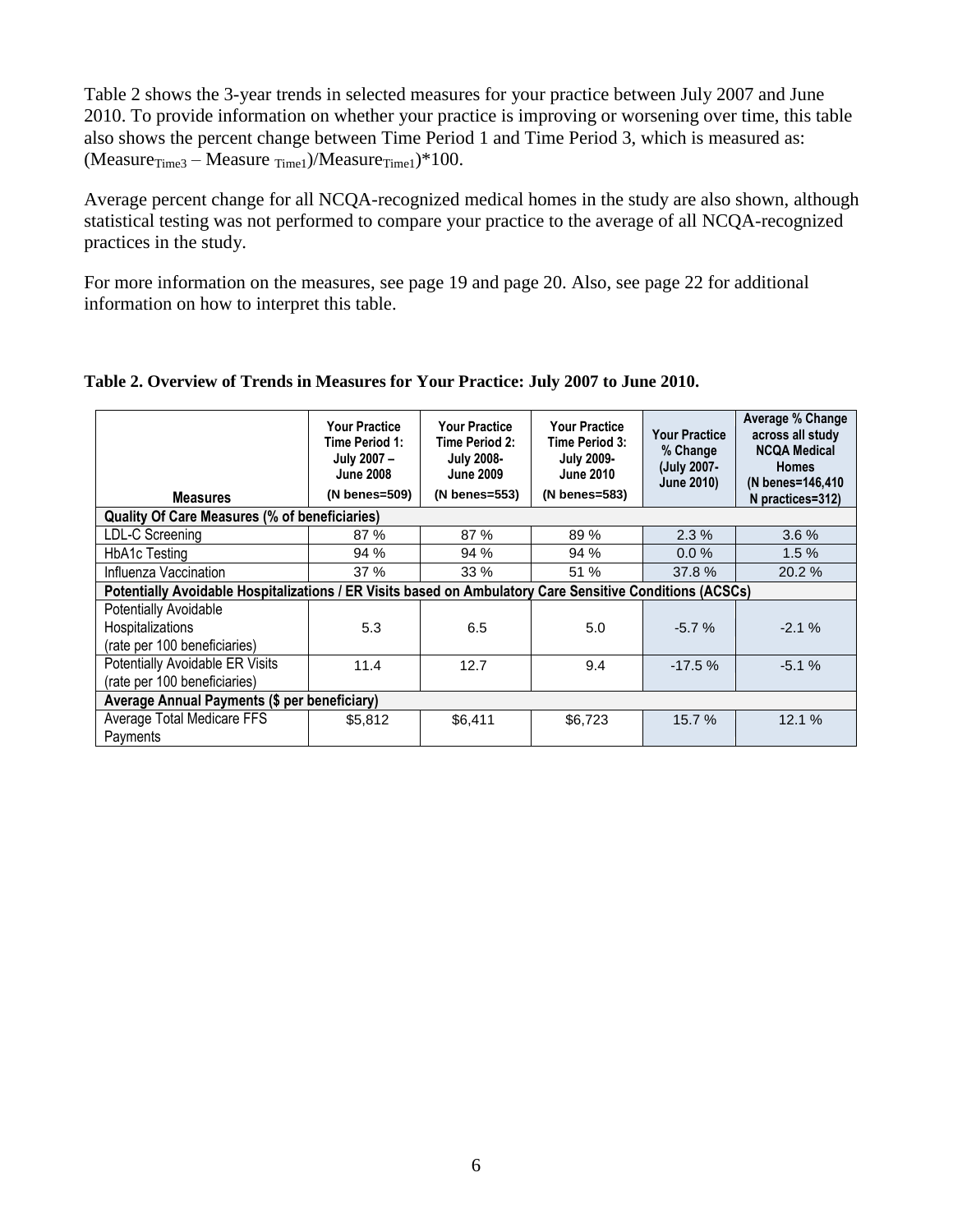# **QUALITY OF CARE MEASURES**

Figure 1 presents the percentage of Medicare beneficiaries who received LDL-C screening, HbA1c testing, and influenza vaccination. Recall that:

- LDL-C screening is among beneficiaries with diabetes and/or heart disease
- HbA1c testing is among beneficiaries with diabetes
- Influenza vaccination is among all beneficiaries

The number of beneficiaries considered for each measure (the denominator) is shown as  $n=xx$  in the measure name. For more information on the quality of care measures, see page 19 and page 26. See page 23 for additional information on how to interpret this figure.

**Figure 1. Selected Clinical Quality of Care Measures: 7/1/2009 to 6/30/2010.** 

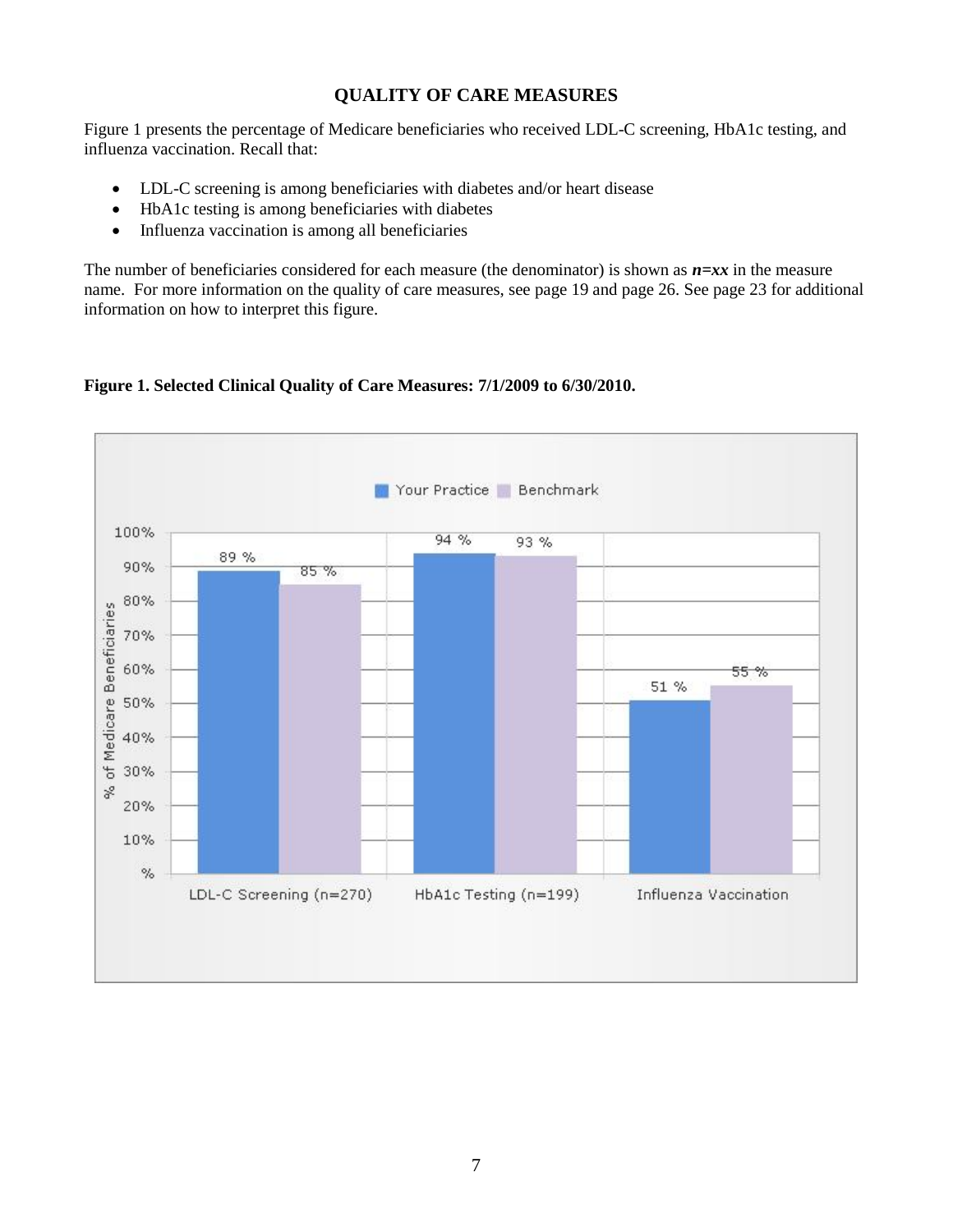# **COORDINATION AND CONTINUITY OF CARE MEASURES**

Figure 2a presents selected coordination and continuity of care measures including:

- Hospitalization rate per 100 beneficiaries
- Follow-up rate within 2 weeks of hospitalization (rate per 100 discharges)
	- o Note that this does not include follow-up done by telephone, which is more likely to occur in medical home practices
- 30-day hospital readmission rate (per 100 hospital discharges)
- ER visit rate (per 100 beneficiaries)

For more information on these measures, see page 20 and page 27. Also, see page 23 for additional information on how to interpret this figure.



## **Figure 2a. Hospitalization Measures of Coordination and Continuity of Care: 7/1/2009 to 6/30/2010**

[1] Compared to the benchmark, your practice had a significantly higher hospitalization rate per 100 beneficiaries.

[2] Compared to the benchmark, your practice had a significantly lower rate of follow-up visits within 2 weeks of hospital discharge (rate per 100 discharges).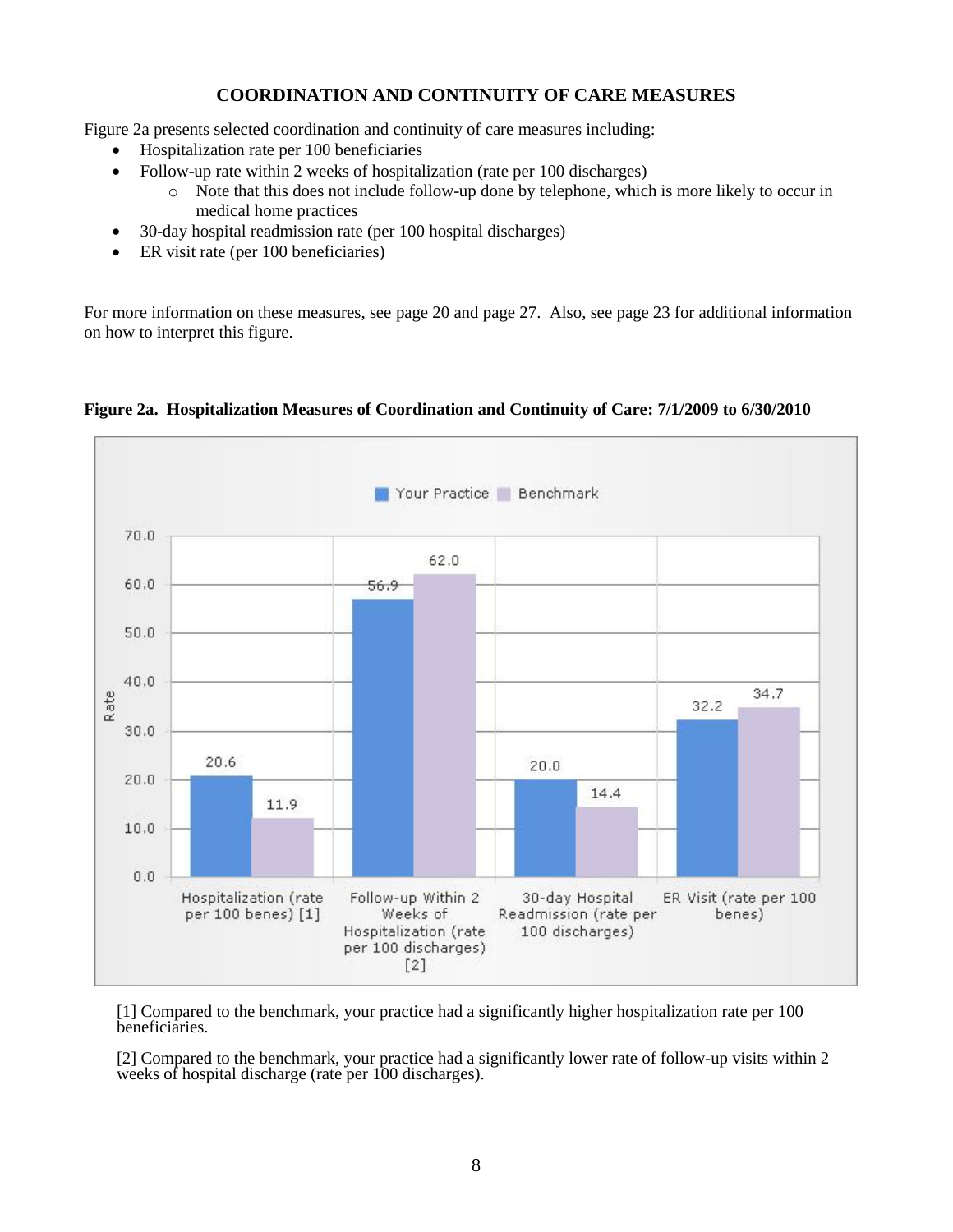Figure 2b presents coordination and continuity of care measures for the rates of visits to primary care, medical and surgical specialty utilization (rates per beneficiary).

See page 23 for additional information on how to interpret this figure.



**Figure 2b. Office Visit Measures of Coordination and Continuity of Care: 7/1/2009 to 6/30/2010**

[1] Compared to the benchmark, your practice had a significantly lower rate of primary care visits (rate per beneficiary).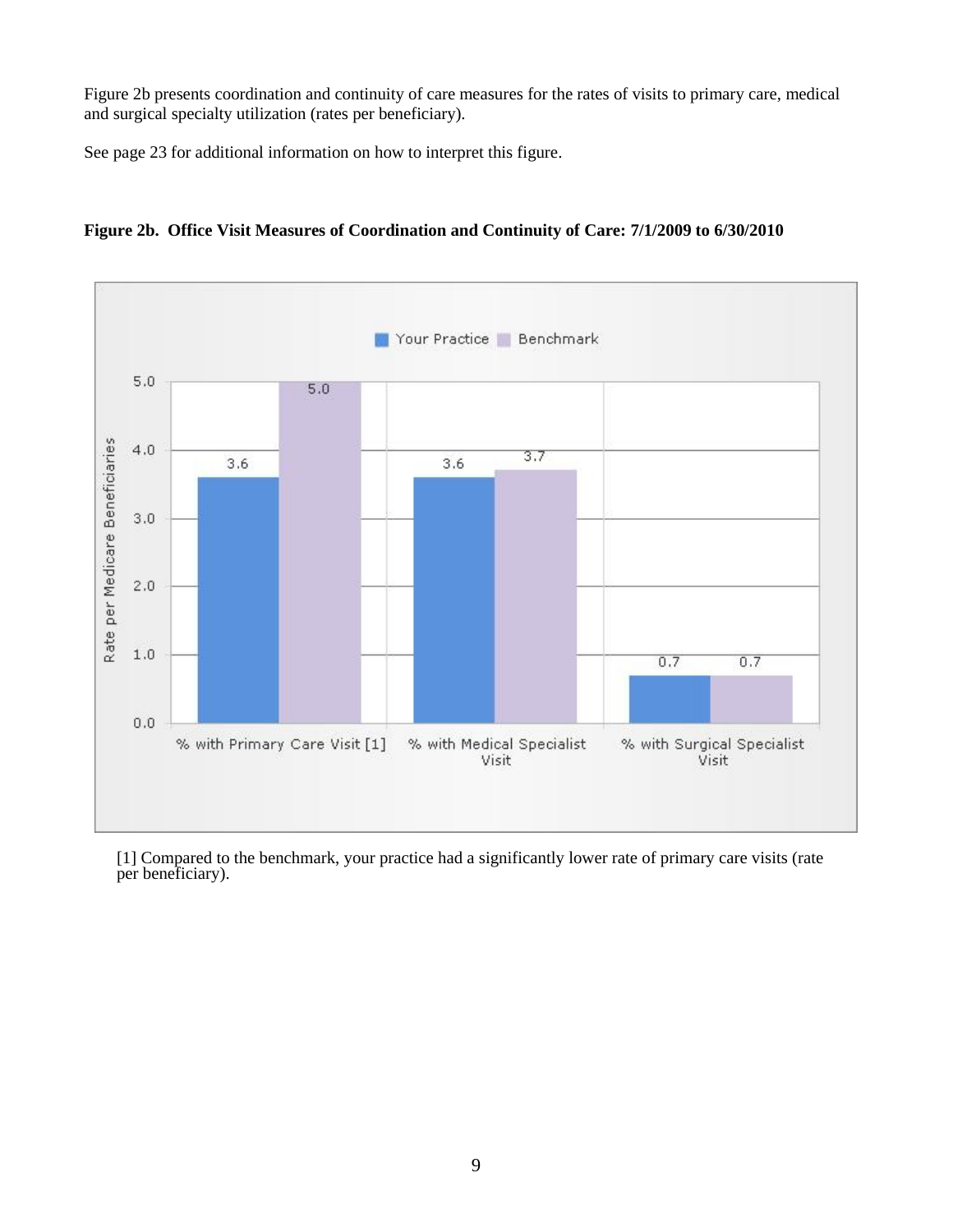## **MEDICARE PAYMENTS**

In this section, we use graphs to compare your practice's average annual Medicare payments with those of the benchmark group. All payments are presented as an average dollar amount per beneficiary.

Figure 3 represents the average total annual Medicare payments per beneficiary.



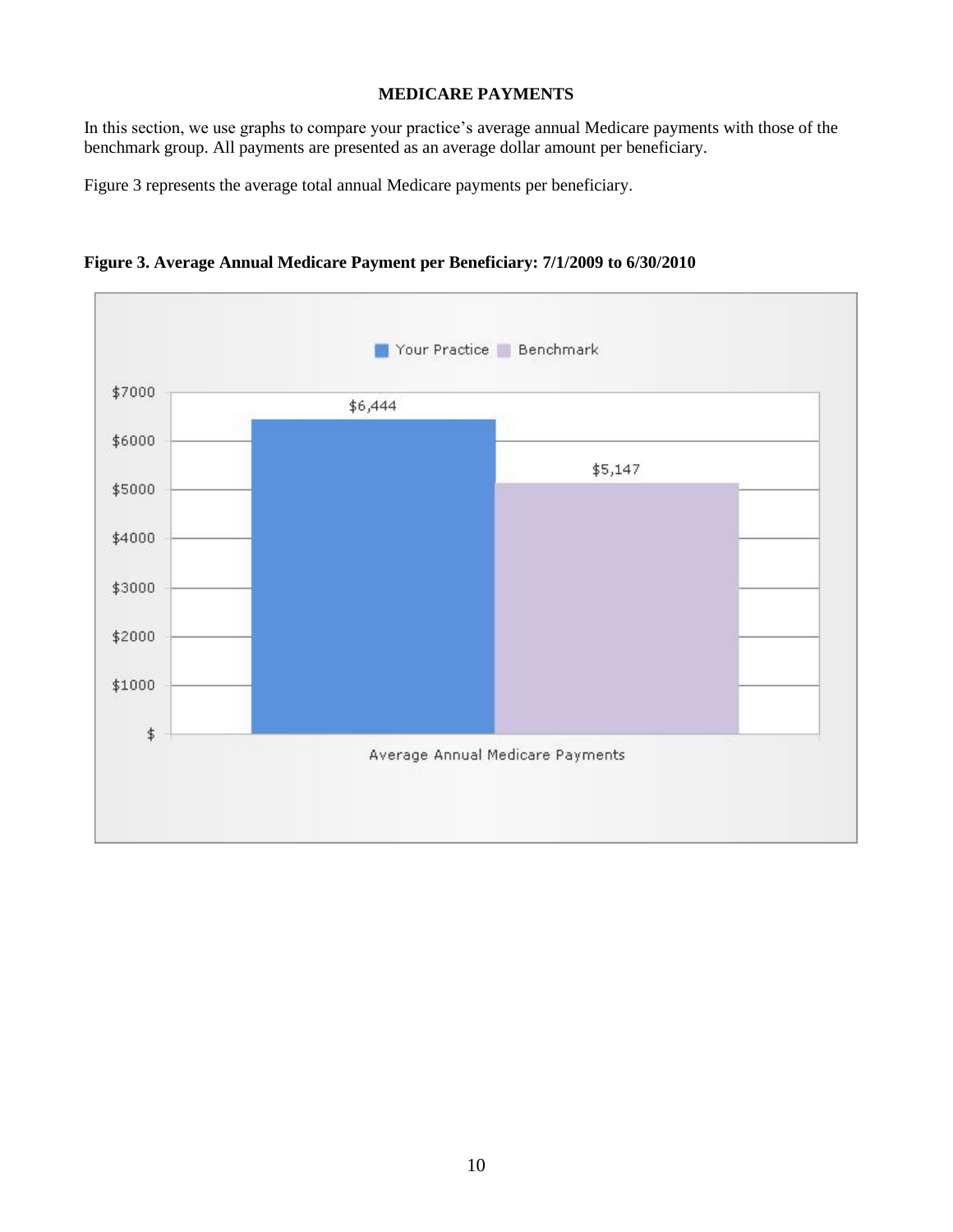Figures 4a and 4b present average annual Medicare payments per beneficiary for different types of providers.



**Figure 4a. Average Annual Medicare Payments per Beneficiary by Type of Provider: 7/1/2009 to 6/30/2010.**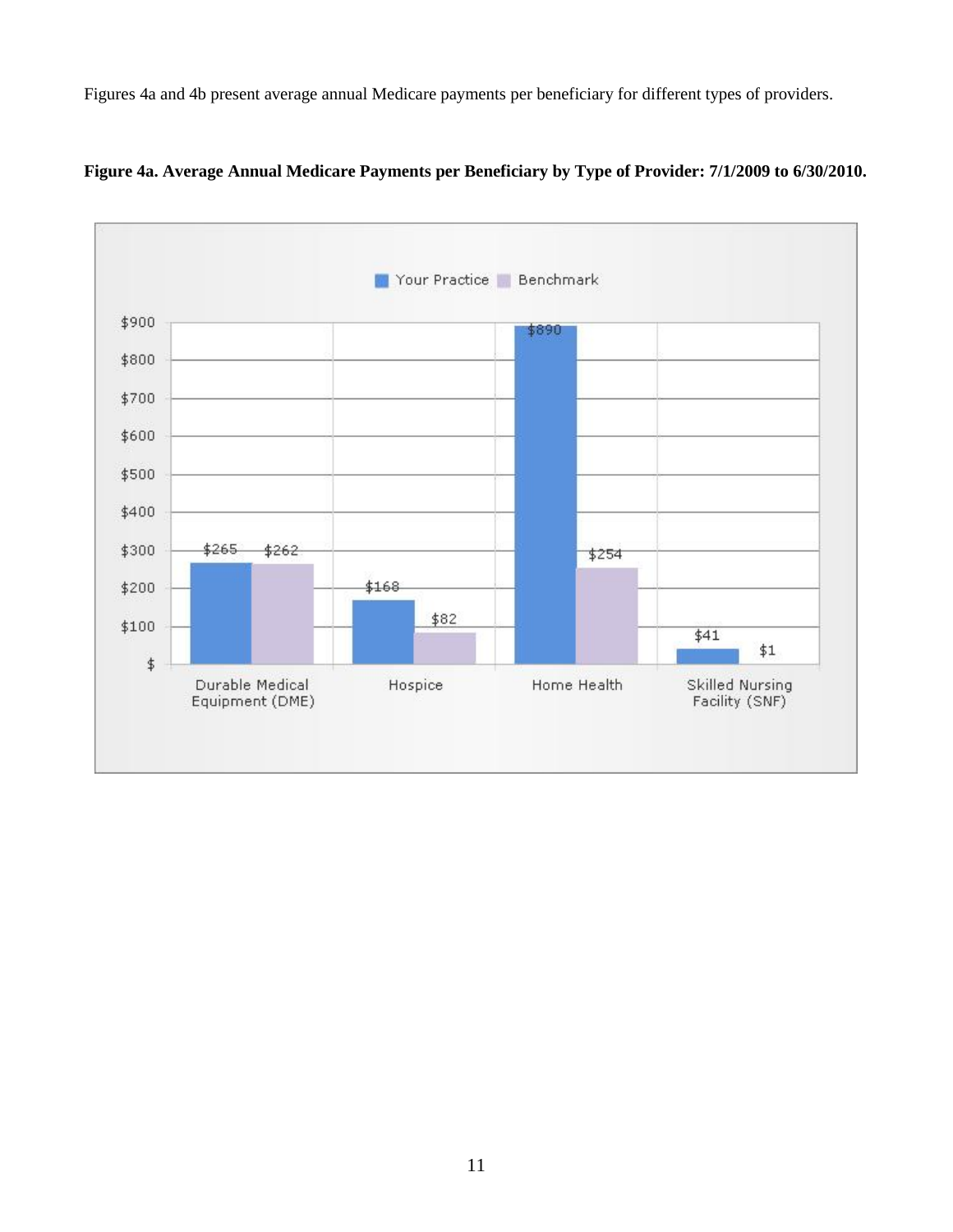Note that the "Physician" category includes registered nurses, nurse practitioners, physician assistants and any other person billing under the physician.



**Figure 4b. Average Annual Medicare Payments per Beneficiary by Type of Provider: 7/1/2009 to 6/30/2010.**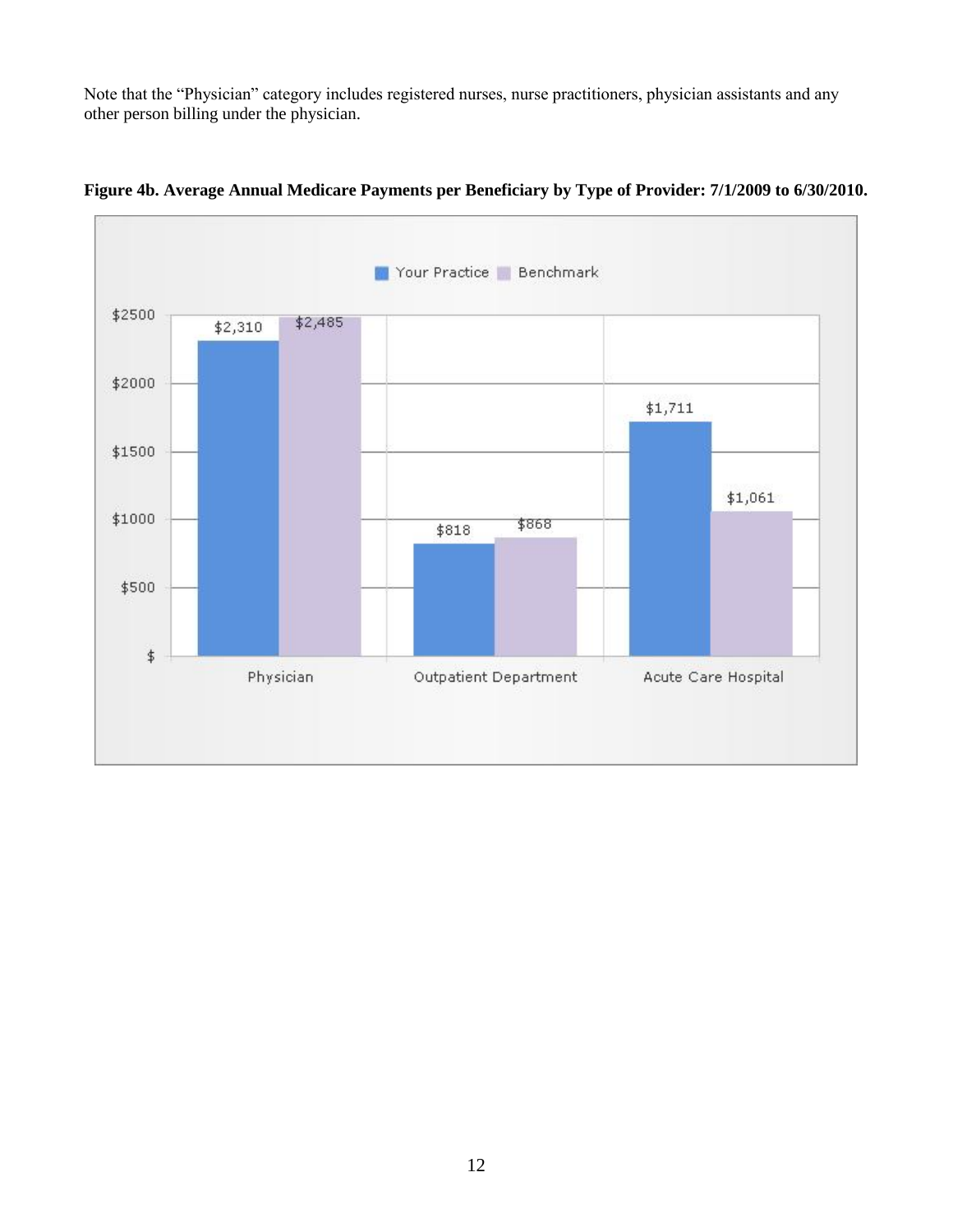Figure 5 presents average annual Medicare payments for physician services by major types of service. Major types of service are defined by the Berenson Eggers Type of Service (BETOS) categories. For more information on the BETOS categories and what services are grouped with each category, see page 28.



**Figure 5. Average Annual Medicare Physician Payments by Major Type of Service: 7/1/2009 to 6/30/2010.**

[1] Compared to the benchmark, your practice had significantly lower physician payments for office visits.

[2] Compared to the benchmark, your practice had significantly lower physician payments for specialty visits and consultations.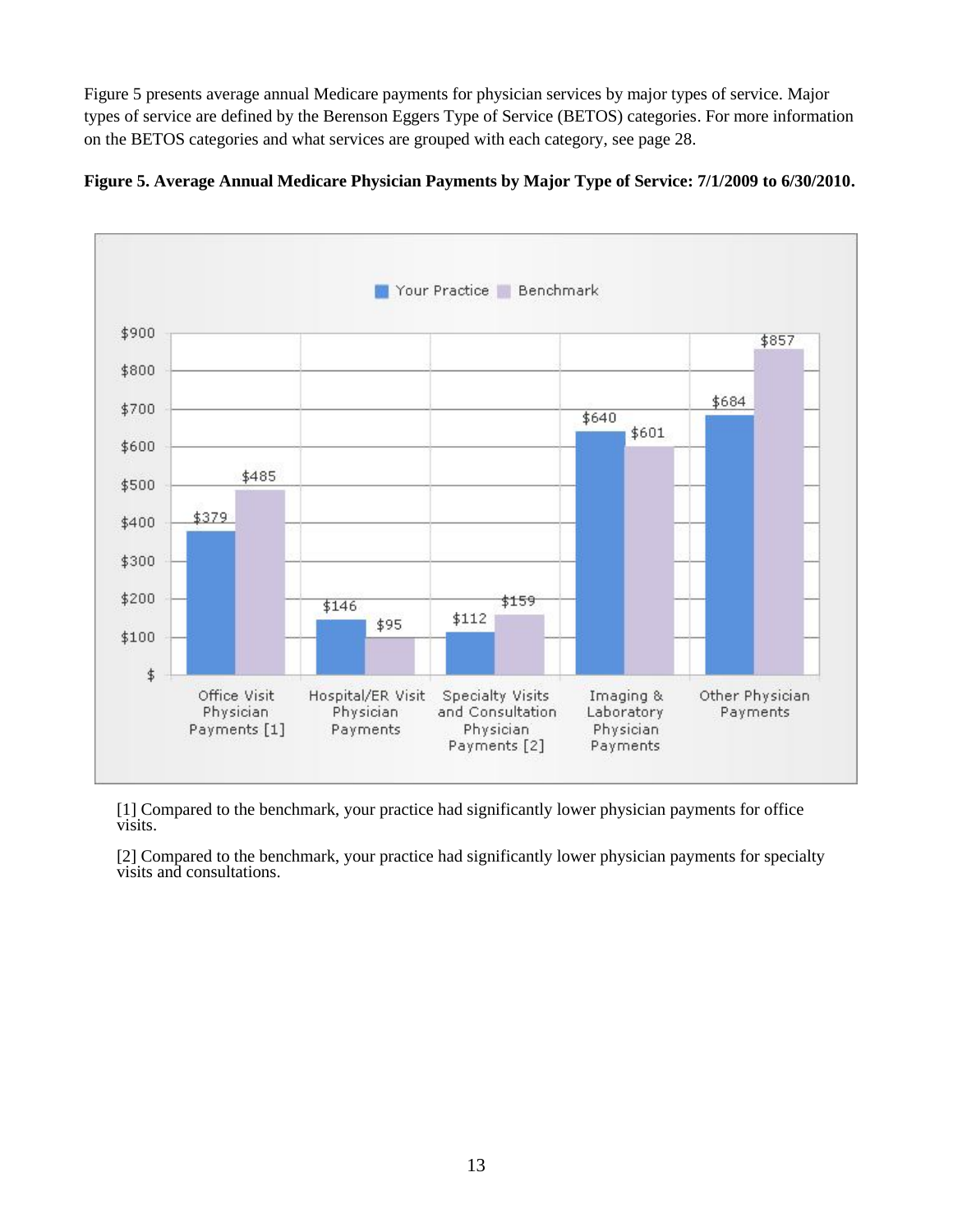Figure 6 presents two Medicare payment measures for potentially avoidable inpatient hospitalizations and ER visits. Potentially avoidable payments are based on ambulatory-care sensitive conditions (ACSCs).

For more information on ACSCs and types of potentially avoidable hospitalizations and ER visits, see page 27.

#### **Figure 6. Average Annual Potentially Avoidable Medicare Payments Based on Ambulatory Care Sensitive Conditions (ACSCs): 7/1/2009 to 6/30/2010**

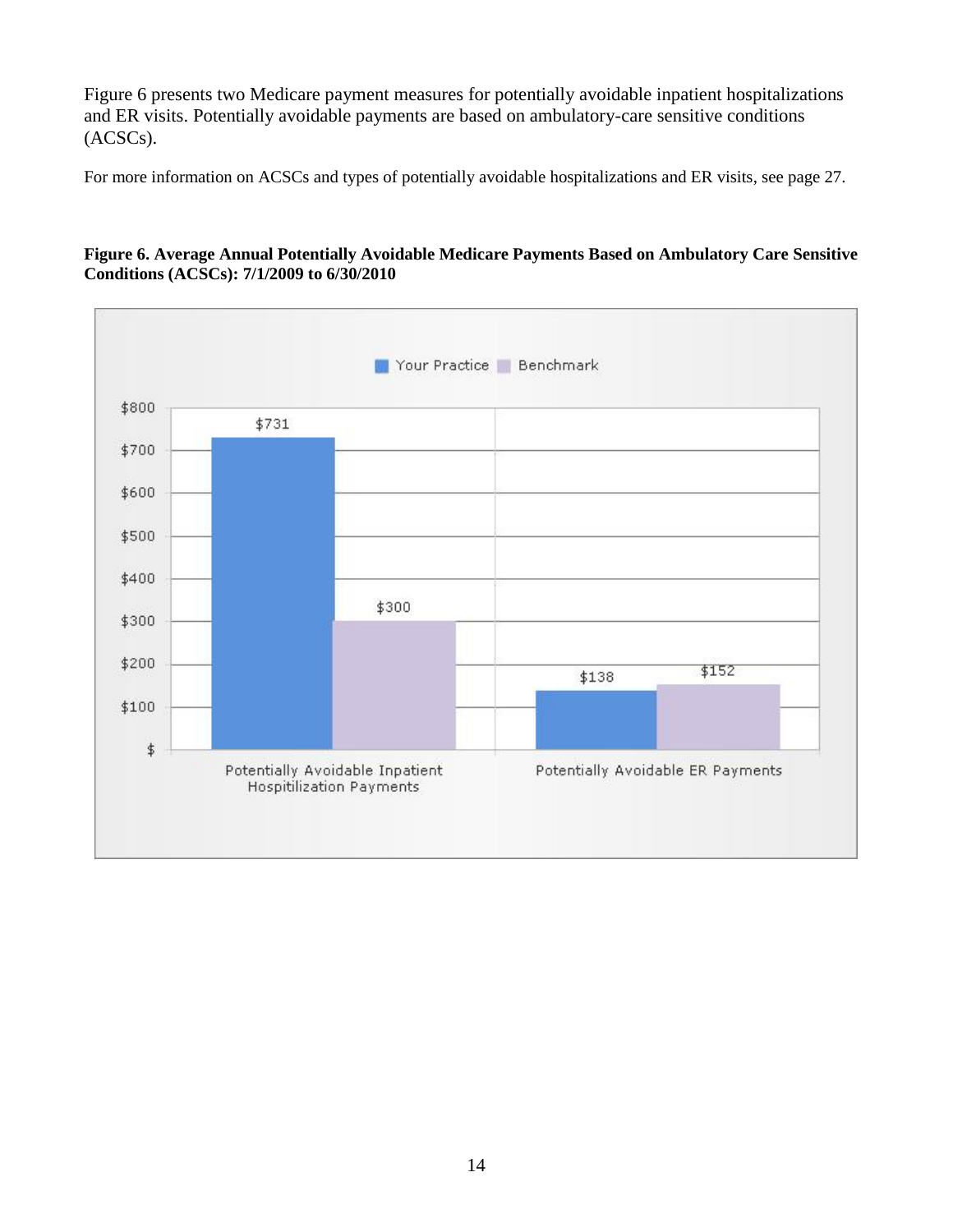# **TRENDS IN SELECTED MEASURES (YOUR PRACTICE ONLY)**

This section presents three figures of selected clinical quality measures, utilization rates, and Medicare payment information for your practice for the following three time periods:

- July 1, 2007–June 30, 2008
- July 1, 2008–June 30, 2009
- July 1, 2009–June 30, 2010

Figure 7 presents the trends in the percentage of Medicare beneficiaries who received LDL-C screening, HbA1c testing, and influenza vaccination consistent with quality of care guidelines. Please recall that:

- LDL-C screening is among beneficiaries with diabetes and heart disease
- HbA1c testing is among beneficiaries with diabetes
- Influenza vaccination is among all beneficiaries

See page 24 for additional information on how to interpret these trend figures.



### **Figure 7. Trends of Selected Clinical Quality of Care Measures: 7/1/2007 to 6/30/2010**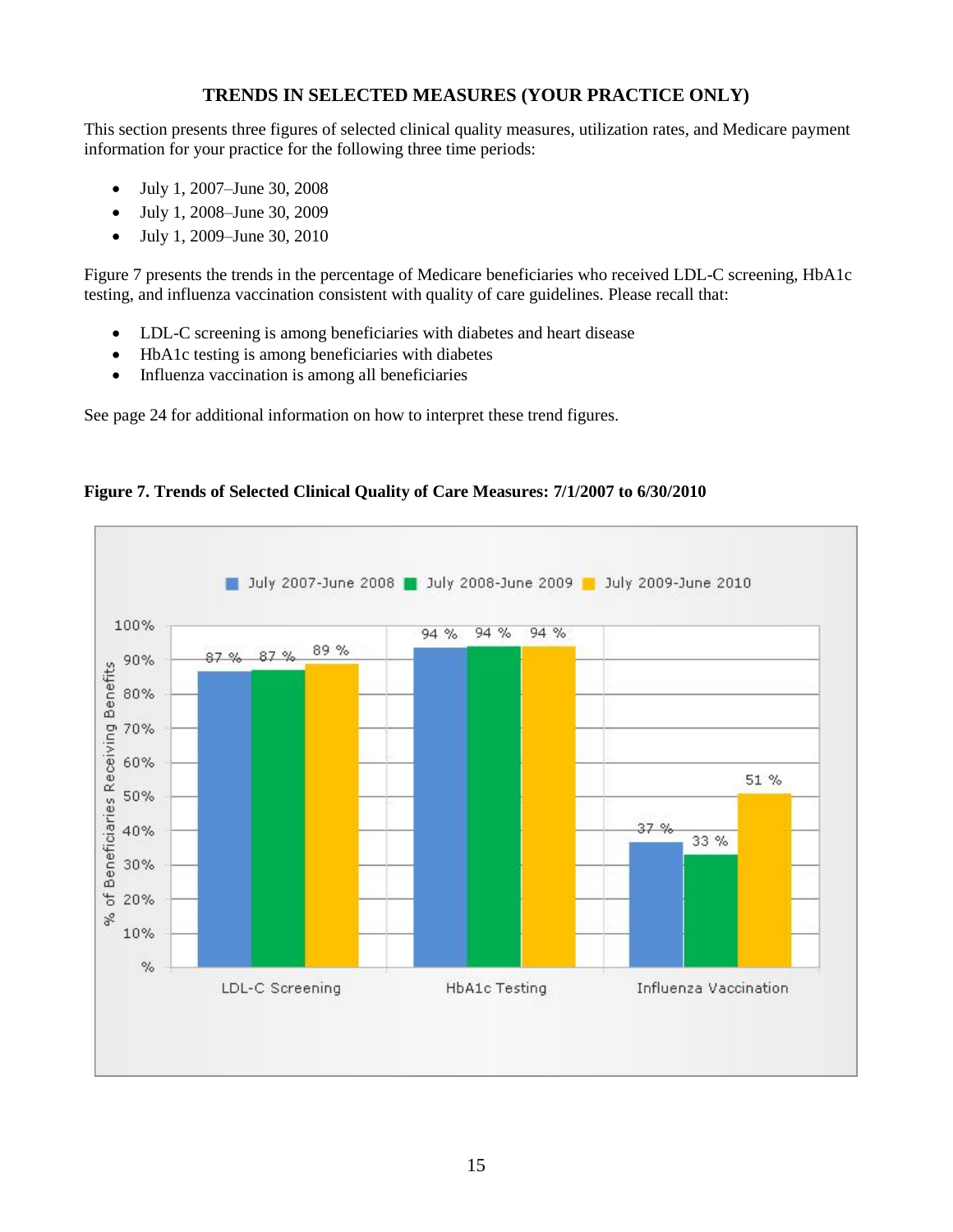Figure 8 presents the trends in the percent of beneficiaries with potentially avoidable hospitalizations and ER visits for ambulatory care sensitive conditions (ACSCs) in your practice.

For more information on types of potentially avoidable hospitalizations and ER visits, please see page 27.

See page 24 for additional information on how to interpret this trend figure.

#### **Figure 8. Trends of Potentially Avoidable Hospitalizations and ER Visits (for ACSCs) (Rate per 100 beneficiaries): 7/1/2007 to 6/30/2010**

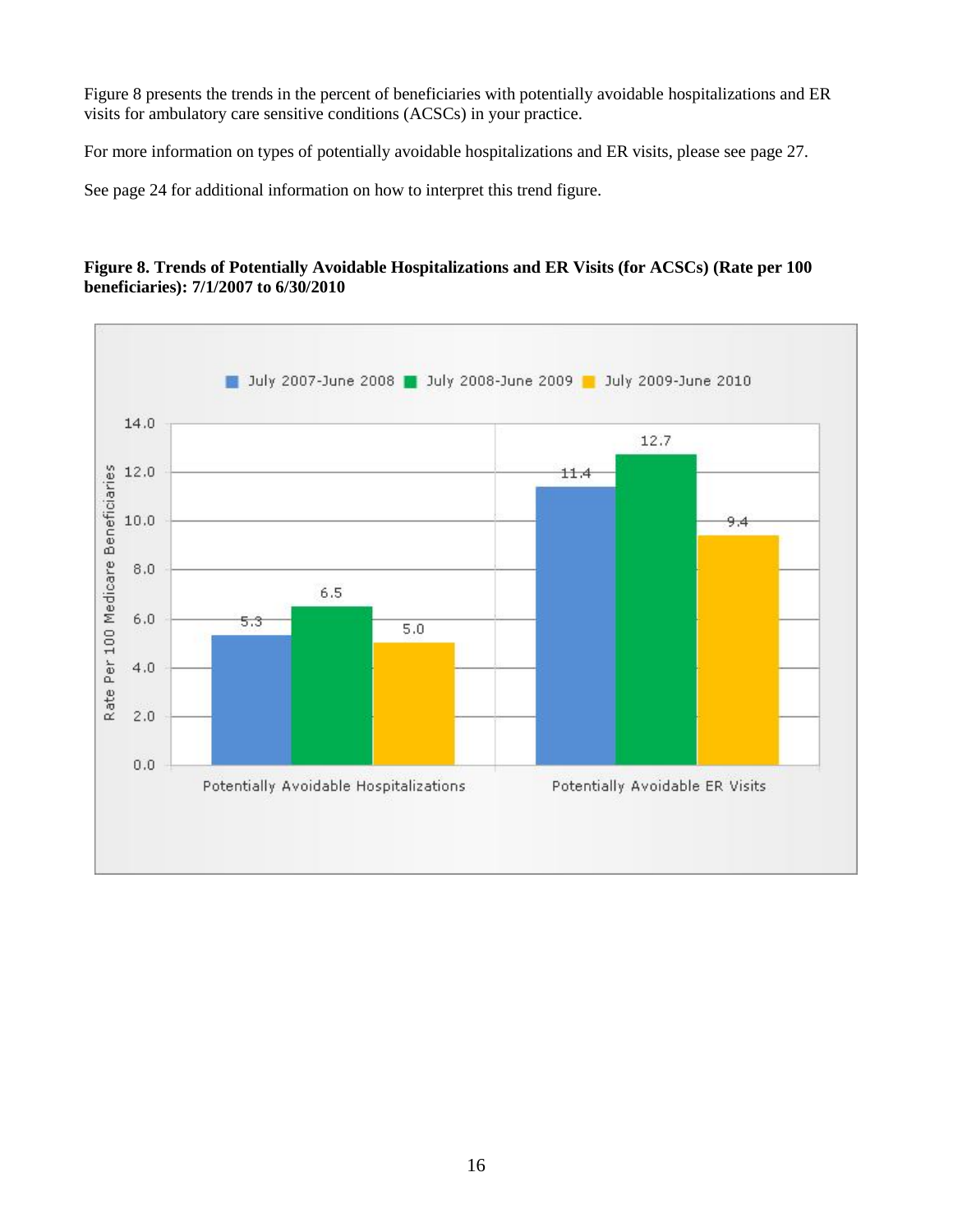Figure 9 presents the trends in the average (per beneficiary) annual Medicare FFS payments. Total average Medicare payments per beneficiary are reported in nominal dollars.

See page 24 for additional information on how to interpret this trend figure.



## **Figure 9. Trends in the Average Annual Medicare Payments per FFS Medicare Beneficiary: 7/1/2007 to 6/30/2010**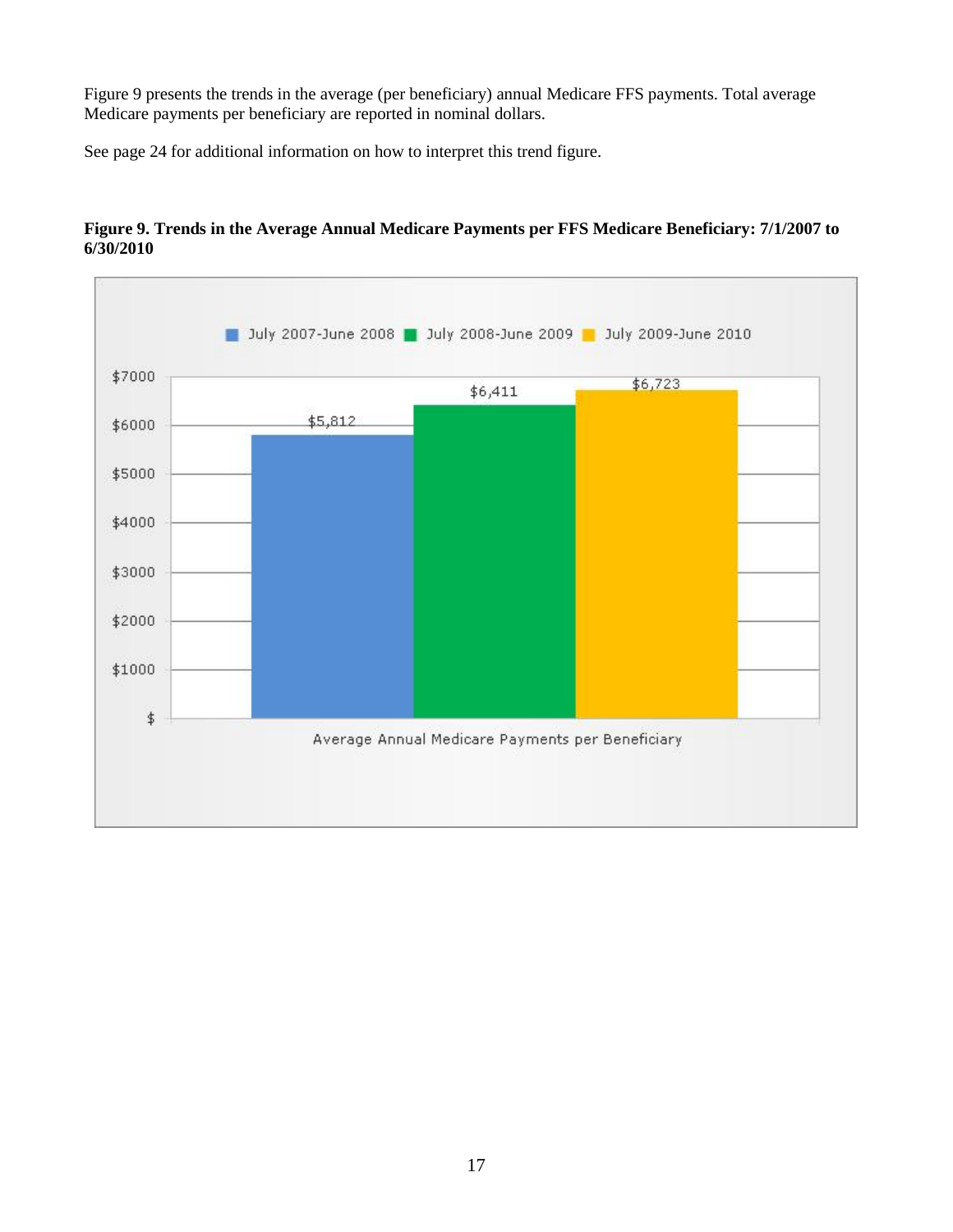#### **SECTION 2 TECHNICAL REFERENCE GUIDE**

## **Data Sources**

To create this report, we used Medicare Part B billing data from the following types of providers: inpatient hospital, hospital outpatient department, physician, skilled nursing facility (SNF), home health agency (HHA), hospice, and durable medical equipment (DME). We used July 1, 2009 through June 30, 2010 billing data to prepare statistics comparing your practice with non-medical home practices, and July 1, 2007 through July 30, 2010 billing data to prepare trend statistics for your practice. Note we did not include Medicare Part D billing data in any of the analyses in this report.

## **Linking Medicare Beneficiaries to Your Practice ("Loyal Beneficiaries")**

Medicare FFS beneficiaries were assigned to your practice location if your practice provided more evaluation and management (E&M) visits to that beneficiary than any other primary care provider, regardless of location, during the period of July 1, 2009 through June 30, 2010. If a patient had only one E&M visit and it was provided by your practice, the patient was assigned to your practice. If the patient had equal numbers of E&M visits to two practices, then the patient was not assigned to either practice. The Current Procedural Terminology (CPT) E&M visit codes we used to make the linkages are provided on page 25.

To assign beneficiaries to your practice, we used only E&M visit codes billed with the following Medicare specialty codes on the claim:

- general practice
- family practice
- internal medicine
- geriatric medicine
- clinic or group practice
- nurse practitioners, certified clinical nurse specialists, and physician assistants

For Federally Qualified Health Centers (FQHCs), we used all inclusive bills as the measure of an E&M visit. Additionally, the FQHC claims were included in the beneficiary assignment process.

Once we assigned Medicare FFS beneficiaries to your practice location, we retrieved Medicare bills submitted for those patients for the 3-year study period, regardless of whether the service was provided by your practice or by another provider.

#### **Comparison Benchmarks**

We created benchmark values based on the experiences of a set of practices that do not have NCQA medical home recognition. These practices were selected using a matching process that identified a set of non-medical home practices that were similar in composition to the full set of NCQA-recognized medical home practices to which we are sending feedback reports.

The specific characteristics that were used to match your practice to the comparison group included:

- Average age of beneficiaries as of 7/1/2009
- Percent female beneficiaries
- Percent disabled beneficiaries
- Percent of beneficiaries on Medicaid
- Percent of beneficiaries whose current reason for eligibility is End Stage Renal Disease
- Number of people with 2 of 3 consecutive months with CPT code 99324-99337 (Home Care and Domiciliary Care Visits)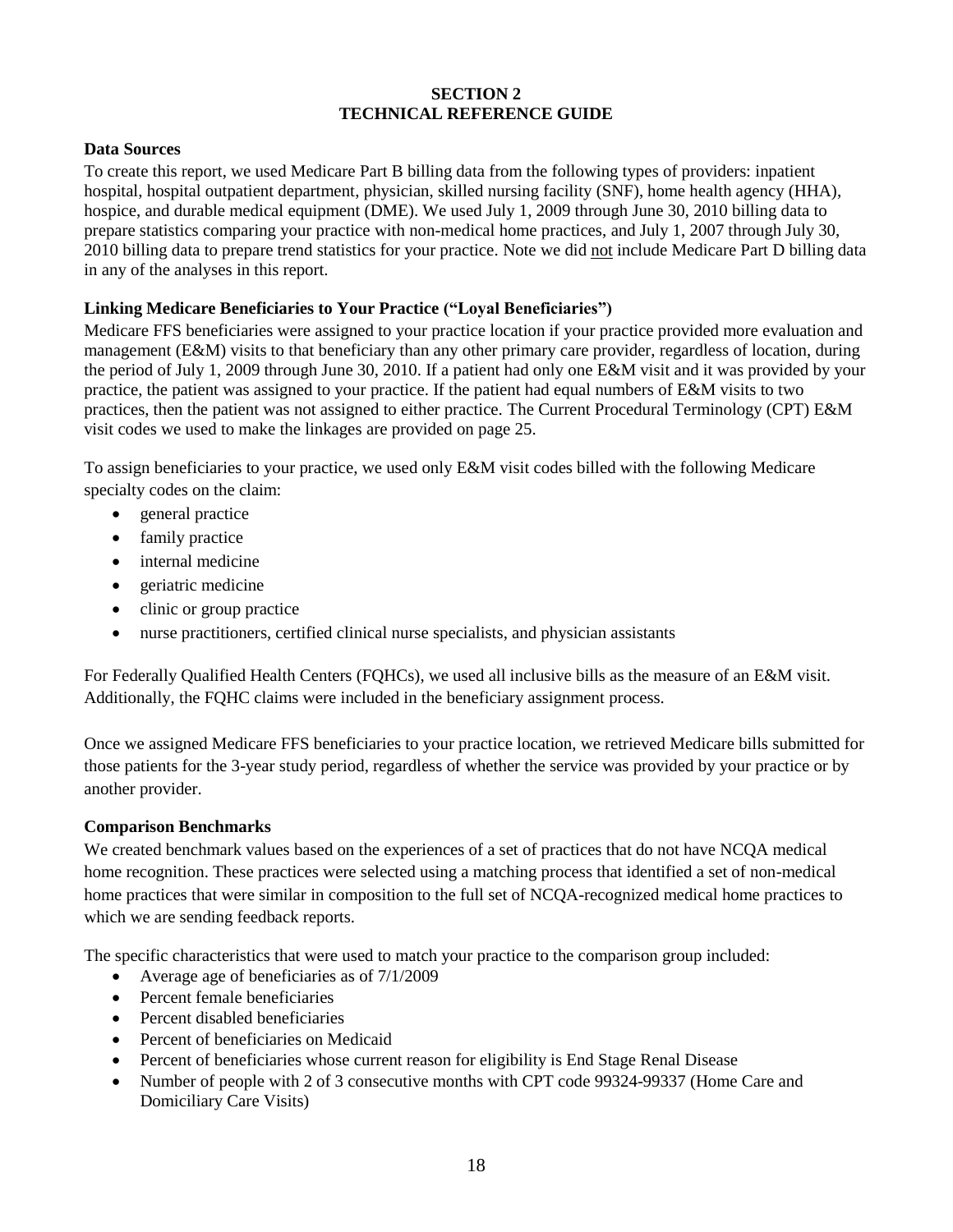- Practice average prospective Hierarchical Condition Category (HCC) risk score using claims from 7/1/07 - 6/30/08
- Practice average Charlson comorbidity score
- Number "loyal" beneficiaries (A person is loyal to a medical home if the majority of their Primary Care E&M visits were provided by physicians from the medical home during the year between 7/1/2009 - 6/30/2010)
- Single practice vs. multi-location practice
- Number of providers at practice
- Number of primary care doctors per 2007 population  $(zip code)^1$
- Number of specialist doctors per 2007 population  $(zip code)^1$
- Percent of population that had at least one primary care visit per 2007 population (zip code)<sup>1</sup>
- **•** Percent of population that had at least one emergency dept. visit per 2007 population (zip code)<sup>1</sup>
- Number of Federally Qualified Health Centers in the area (zip code)<sup>1</sup>

Using the experiences of these comparison practices, we calculated your practice's *benchmark* level of performance on quality of care measures, coordination and continuity of care measures, and Medicare payments for the period from July 1, 2009 to June 30, 2010. Your practice's benchmark level of performance is what we would expect for a practice that has characteristics similar to yours but has not received NCQA recognition as a medical home. Your comparison benchmarks were adjusted for the factors listed above.

In the tables and graphs showing your results, we present both your actual performance and the benchmark performance value for each of the measures.

### **Selected Measures**

 $\overline{a}$ 

This report includes performance metrics on three important aspects of health care: Quality of Care, Coordination and Continuity of Care, and Medicare Payments.

**Quality of Care.** We define quality of care as adherence to evidence-based, guideline-concordant care and have selected measures from the February 2008 National Quality Forum (NQF)-endorsed National Voluntary Consensus Standards for Physician-Focused Ambulatory Care. The selected measures are used by other CMS pay-for-performance initiatives, such as the Physician Quality Reporting System, or in evaluations of other payfor-performance demonstrations (Physician Group Practice demonstration), or pilot programs (Medicare Health Support). Thus, these measures have been extensively tested and are widely accepted as clinically important measures.

This report provides the percentage of beneficiaries assigned to your practice location that received one of the following three recommended evidence-based, process-of-care measures during the measurement year:

- 1. LDL-C screening for beneficiaries with diabetes or heart disease
- 2. HbA1c testing for beneficiaries with diabetes
- 3. Influenza vaccination for all beneficiaries

We include services billed by your practice and any other Medicare FFS provider, including laboratories. If the service was provided by an entity that does not bill the Medicare program, such as a grocery store providing influenza vaccination, the provision of the service was not captured in the reported rate. Thus, one important caveat is that the influenza vaccination rates at your practice in this report are likely underestimated.

<sup>&</sup>lt;sup>1</sup> Dartmouth Institute for Health Policy and Clinical Practice, Primary Care Service Area (PCSA) 2007 ZIP Code Tabulation Area (ZCTA) data. http://pcsa.dartmouth.edu/pcsa\_data.php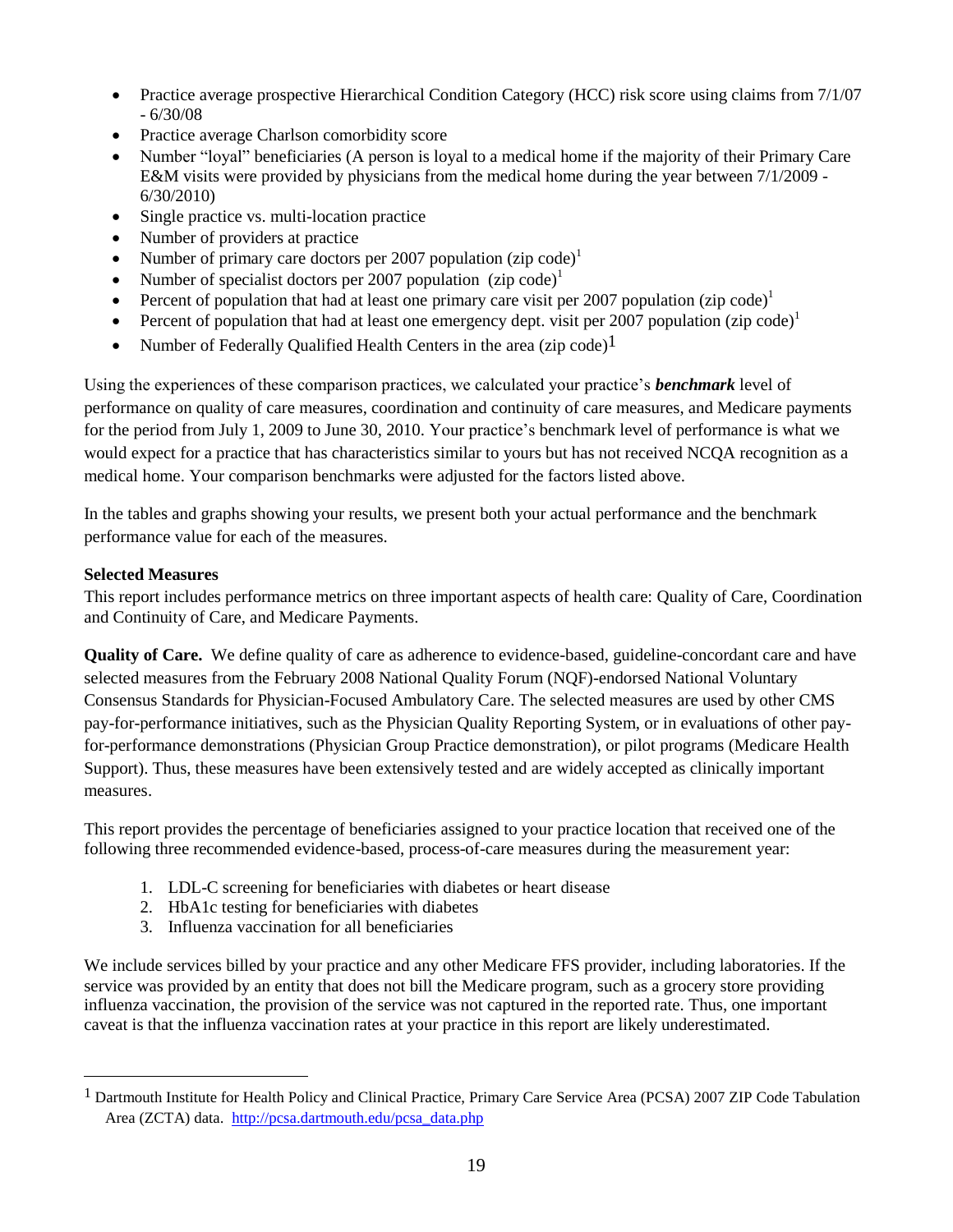See page 26 for descriptions of how these quality-of-care variables were created.

**Coordination and Continuity of Care.** Coordination and continuity of care are considered important goals of the medical home model. Coordination and continuity of care measures provided in this report include:

- Hospitalizations and visits to an ER
- Follow-up visits within 2 weeks after hospitalization discharge
- Readmissions within 30 days following discharge
- Number of physician visits by specialty: primary care, medical specialists, and surgical specialists

See page 27 for descriptions of primary care physician, medical and surgical specialists.

**Medicare Payments.** This report summarizes information for your practice on four measures of Medicare payments (presented as the average annual "per beneficiary"):

- Total annual Medicare payments
- Medicare payments by type of provider
- Medicare physician payments by major types of physician services
- Potentially avoidable inpatient hospitalization payments and ER payments for ACSCs

See page 27 for descriptions ambulatory care sensitive conditions for which ER visits and hospitalizations are considered potentially avoidable.

It is important to note that we did *not* risk-adjust the payments or perform any price standardization. Also, the cost measures include individuals with no claims. Because the payments are presented as average per beneficiary, those with \$0 costs will affect the averages.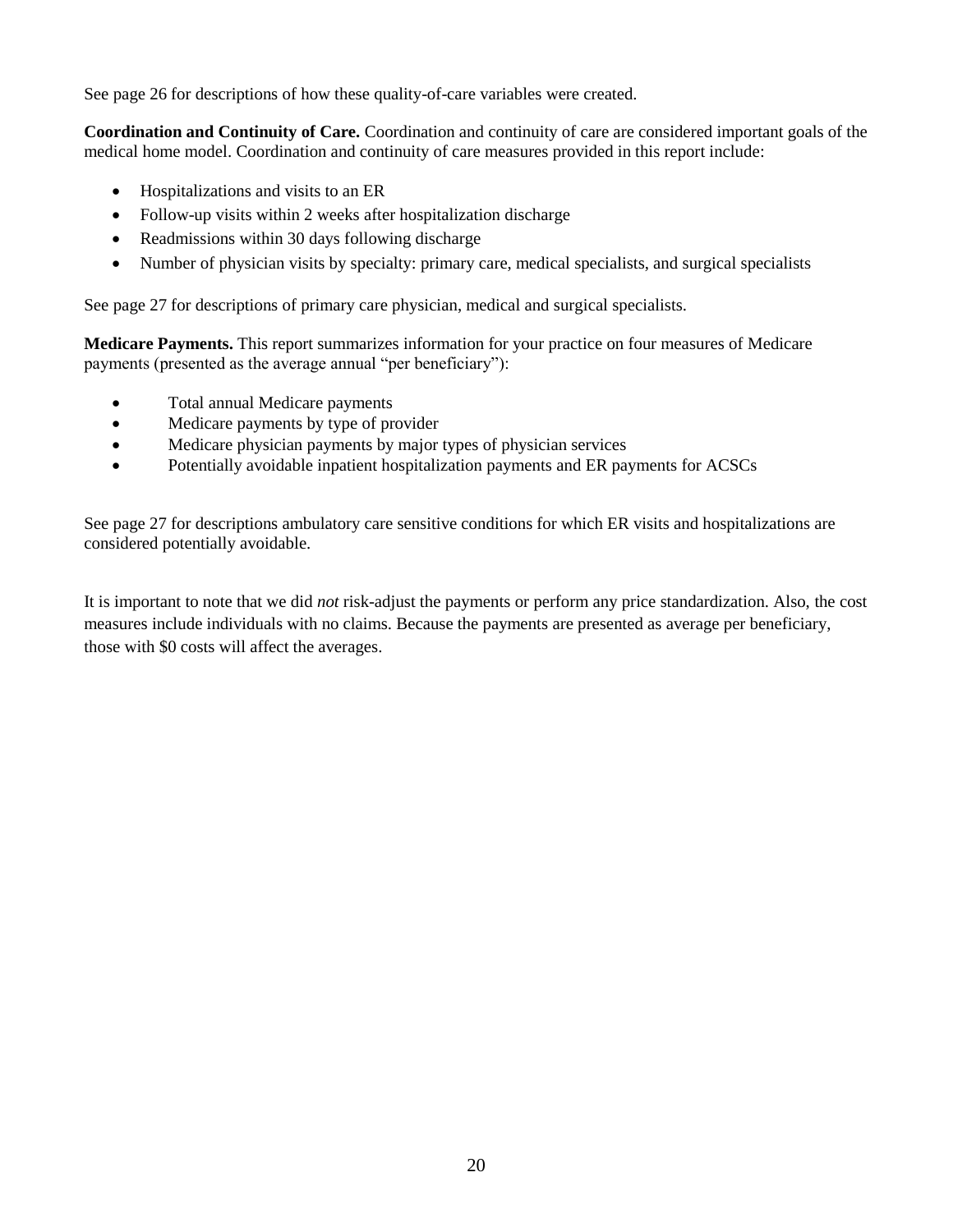Reporting period

## **"How to Read Me" Table 1. Overview of Measures—Your Practice and Benchmarks: 7/1/2009 to 6/30/2010**

|                                      |                                                                                                               | Indicates whether results for your practice are statistically                                                                        |                 |                       |                            |                      |
|--------------------------------------|---------------------------------------------------------------------------------------------------------------|--------------------------------------------------------------------------------------------------------------------------------------|-----------------|-----------------------|----------------------------|----------------------|
|                                      | significantly higher than $(\uparrow)$ or lower than $(\downarrow)$ benchmarks. Green<br>Measure category and |                                                                                                                                      |                 |                       | Results for all            |                      |
|                                      | measures within each                                                                                          | arrows indicate that your practice is performing better than the                                                                     |                 |                       |                            | NCQA-recognized      |
|                                      | category, for which results                                                                                   | benchmark, and red arrows indicate that your practice is                                                                             |                 |                       |                            | medical homes in     |
|                                      | are displayed                                                                                                 |                                                                                                                                      |                 |                       |                            | this study.          |
|                                      |                                                                                                               | performing significantly worse. Black arrows indicate higher or<br>lower, with no judgment about whether this is better or worse. No |                 |                       |                            | Numbers represent    |
|                                      |                                                                                                               |                                                                                                                                      |                 |                       |                            | average value        |
|                                      | arrow in the cell indicates that there is no significant difference<br>Number of "loyal"                      |                                                                                                                                      |                 |                       | across all                 |                      |
|                                      | beneficiaries on which<br>calculations are based (i.e.,                                                       | between your practice and the benchmark.                                                                                             |                 |                       |                            | beneficiaries in all |
|                                      | N included in denominator)                                                                                    |                                                                                                                                      |                 |                       |                            | study participants.  |
|                                      |                                                                                                               |                                                                                                                                      |                 |                       |                            |                      |
|                                      |                                                                                                               |                                                                                                                                      | Your            |                       |                            | Average across all   |
|                                      |                                                                                                               |                                                                                                                                      | <b>Practice</b> | <b>Benchmark</b>      | ¶ Your                     | study NCQA           |
|                                      |                                                                                                               |                                                                                                                                      |                 |                       | <b>Practice</b>            | <b>Medical Homes</b> |
|                                      |                                                                                                               |                                                                                                                                      | (N benes $=$    | (N benes=<br>124,210) | versus<br><b>Benchmark</b> | (N benes=146,410     |
|                                      | <b>Measure</b>                                                                                                |                                                                                                                                      | XX)             |                       |                            | N practices=312)     |
|                                      | Quality of Care (% of beneficiaries)                                                                          |                                                                                                                                      |                 |                       |                            |                      |
|                                      | LDL-C Screening (n=xx)                                                                                        |                                                                                                                                      |                 |                       |                            |                      |
|                                      | HbA1c Testing $(n = xx)$                                                                                      |                                                                                                                                      |                 |                       |                            |                      |
|                                      | Influenza Vaccination                                                                                         |                                                                                                                                      |                 |                       |                            |                      |
|                                      | Coordination and Continuity of Care                                                                           |                                                                                                                                      |                 |                       |                            |                      |
|                                      | Hospitalization (rate per 100 beneficiaries)                                                                  |                                                                                                                                      |                 |                       |                            |                      |
|                                      | Follow-up within 2 weeks of hospitalization (rate per                                                         |                                                                                                                                      |                 |                       |                            |                      |
|                                      | 100 hospitalizations)                                                                                         |                                                                                                                                      |                 |                       |                            |                      |
|                                      | 30-day hospital readmission (rate per 100 hospital                                                            |                                                                                                                                      |                 |                       |                            |                      |
|                                      | discharges)                                                                                                   |                                                                                                                                      |                 |                       |                            |                      |
|                                      |                                                                                                               | ER Visits (rate per 100 beneficiaries)                                                                                               |                 |                       |                            |                      |
|                                      |                                                                                                               | Primary Care Visits (rate per beneficiary)                                                                                           |                 |                       |                            |                      |
|                                      |                                                                                                               | Medical Specialist Visits (rate per beneficiary)                                                                                     |                 |                       |                            |                      |
|                                      | Surgical Specialist Visits (rate per beneficiary)                                                             |                                                                                                                                      |                 |                       |                            |                      |
|                                      | Annual Payments (Average \$ per beneficiary)                                                                  |                                                                                                                                      |                 |                       |                            |                      |
|                                      | Durable Medical Equipment (DME) Payments                                                                      |                                                                                                                                      |                 |                       |                            |                      |
|                                      | <b>Hospice Payments</b>                                                                                       |                                                                                                                                      |                 |                       |                            |                      |
|                                      | Home Health Payments                                                                                          |                                                                                                                                      |                 |                       |                            |                      |
|                                      | <b>Physician Payments</b>                                                                                     |                                                                                                                                      |                 |                       |                            |                      |
|                                      | <b>Outpatient Department Payments</b>                                                                         |                                                                                                                                      |                 |                       |                            |                      |
|                                      | <b>Skilled Nursing Facility (SNF) Payments</b>                                                                |                                                                                                                                      |                 |                       |                            |                      |
|                                      | <b>Acute Care Hospital Payments</b>                                                                           |                                                                                                                                      |                 |                       |                            |                      |
|                                      | <b>Total Medicare Payments</b>                                                                                |                                                                                                                                      |                 |                       |                            |                      |
|                                      | Physician Payments by Type of Service (Average \$ per beneficiary)                                            |                                                                                                                                      |                 |                       |                            |                      |
|                                      | <b>Office Visit Physician Payments</b>                                                                        |                                                                                                                                      |                 |                       |                            |                      |
| Hospital/ER Visit Physician Payments |                                                                                                               |                                                                                                                                      |                 |                       |                            |                      |
|                                      | Specialty Visits & Consultation Physician Payments                                                            |                                                                                                                                      |                 |                       |                            |                      |
|                                      | Imaging & Laboratory Physician Payments                                                                       |                                                                                                                                      |                 |                       |                            |                      |
|                                      | Other Physician Payments                                                                                      |                                                                                                                                      |                 |                       |                            |                      |
|                                      | Potentially Avoidable Payments based on Ambulatory Care Sensitive Conditions                                  |                                                                                                                                      |                 |                       |                            |                      |
|                                      | (ACSCs)(Average \$ per beneficiary)                                                                           |                                                                                                                                      |                 |                       |                            |                      |
|                                      | Potentially Avoidable Inpatient Hospital Payments                                                             |                                                                                                                                      |                 |                       |                            |                      |
|                                      | <b>Potentially Avoidable ER Payments</b>                                                                      |                                                                                                                                      |                 |                       |                            |                      |
|                                      |                                                                                                               |                                                                                                                                      |                 |                       |                            |                      |

**and Continuity of care** section, numbers in the cells represent rates per beneficiary (or per 100 beneficiary). In **Annual Payments, Depending the contract of the cells** assessed the access around naid (in In the **Quality of Care section,** numbers in the cells represent the percent of beneficiaries in the category. In the **Coordination Physician Payments**, and **Potentially Avoidable Payments** sections, numbers in the cells represent the average amount paid (in dollars) per beneficiary by Medicare.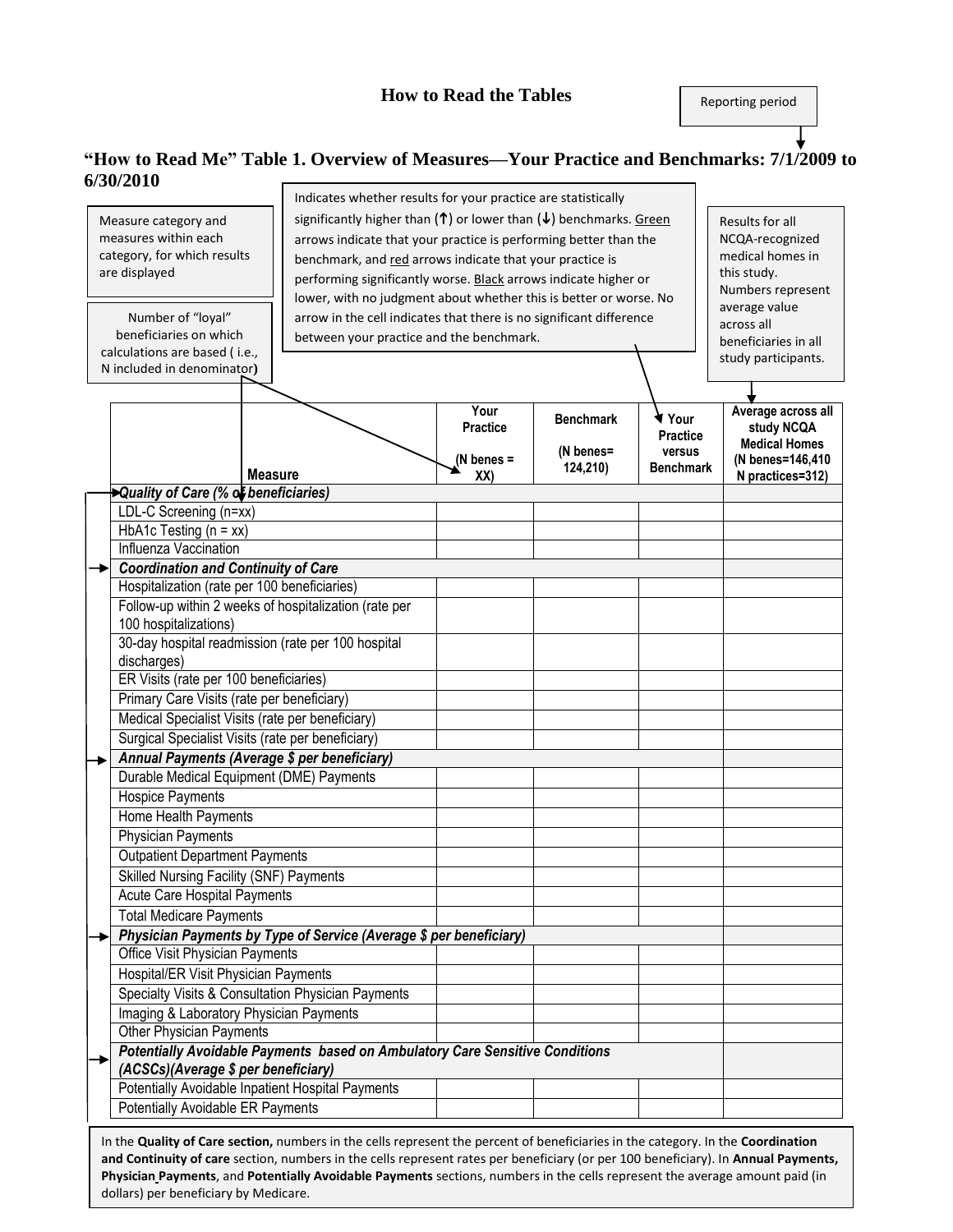#### ―**How to Read Me" Table 2. Overview of Trends in Measures for Your Practice: July 2007 to June 2010**



Measures for your practice during Time Period 1, Time Period 2, or Time Period 3 (percent of beneficiaries, rates, or dollars).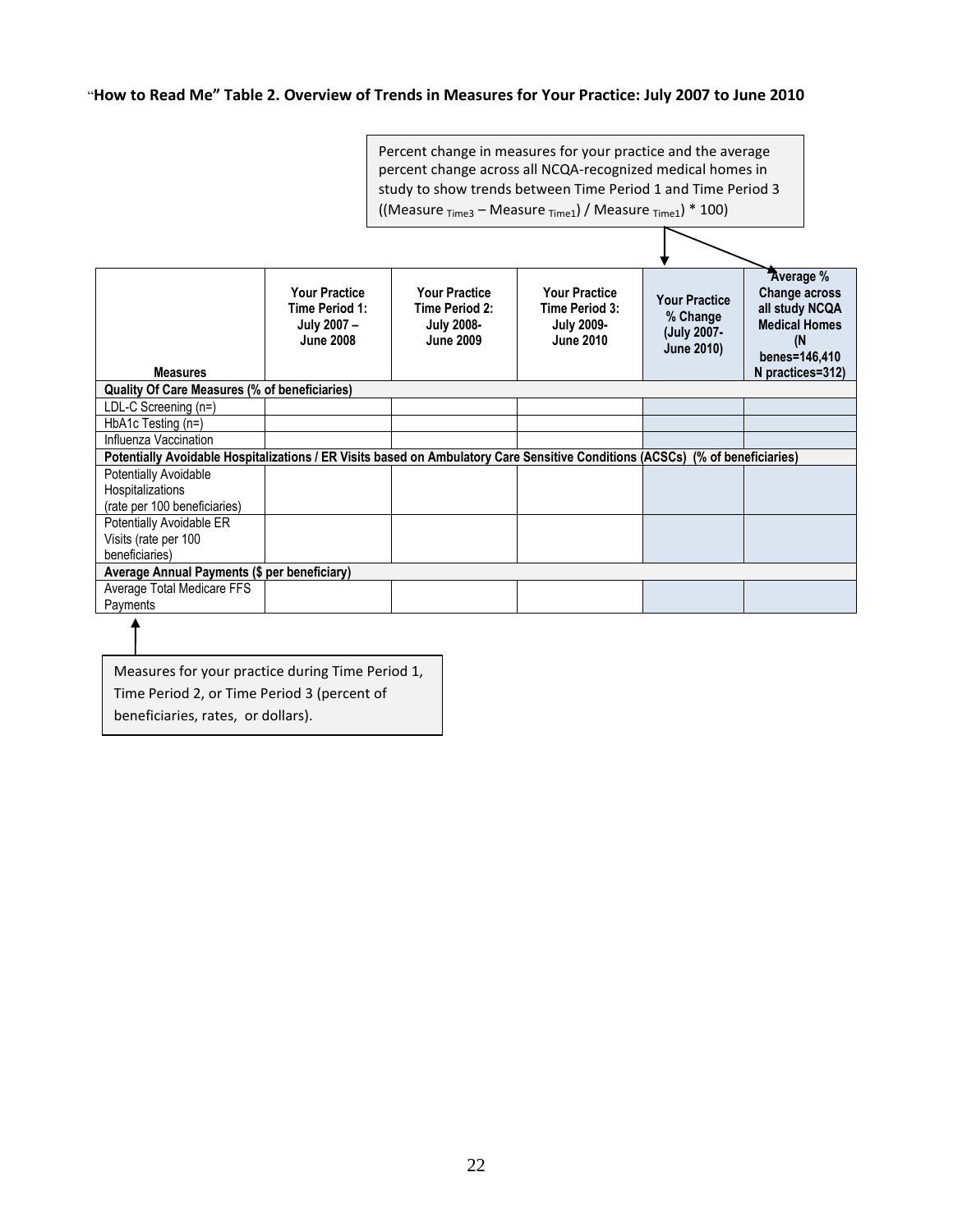# **"How to Read Me" Figure 1. Selected Clinical Quality of Care Measures: 7/1/2009 to 6/30/2010**

#### *Note that these graphs do not contain data from your practice; they are for illustrative purposes only.*

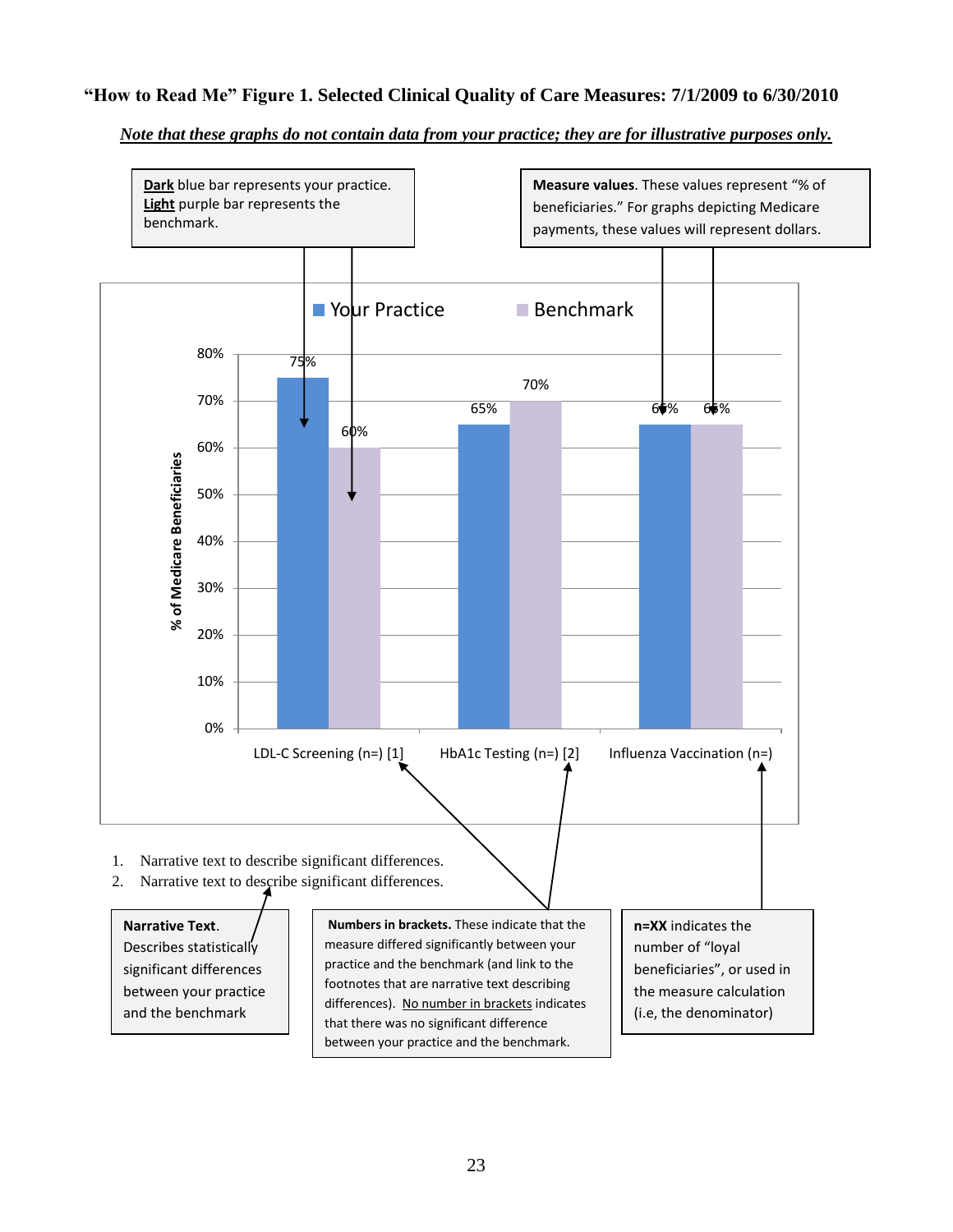# **"How to Read Me" Figure 8. Trends of Potentially Avoidable Hospitalizations and ER Visits (for ACSCs): 7/1/2007 to 6/30/2010**

# *Note that these graphs do not contain data from your practice; they are for illustrative purposes only.*

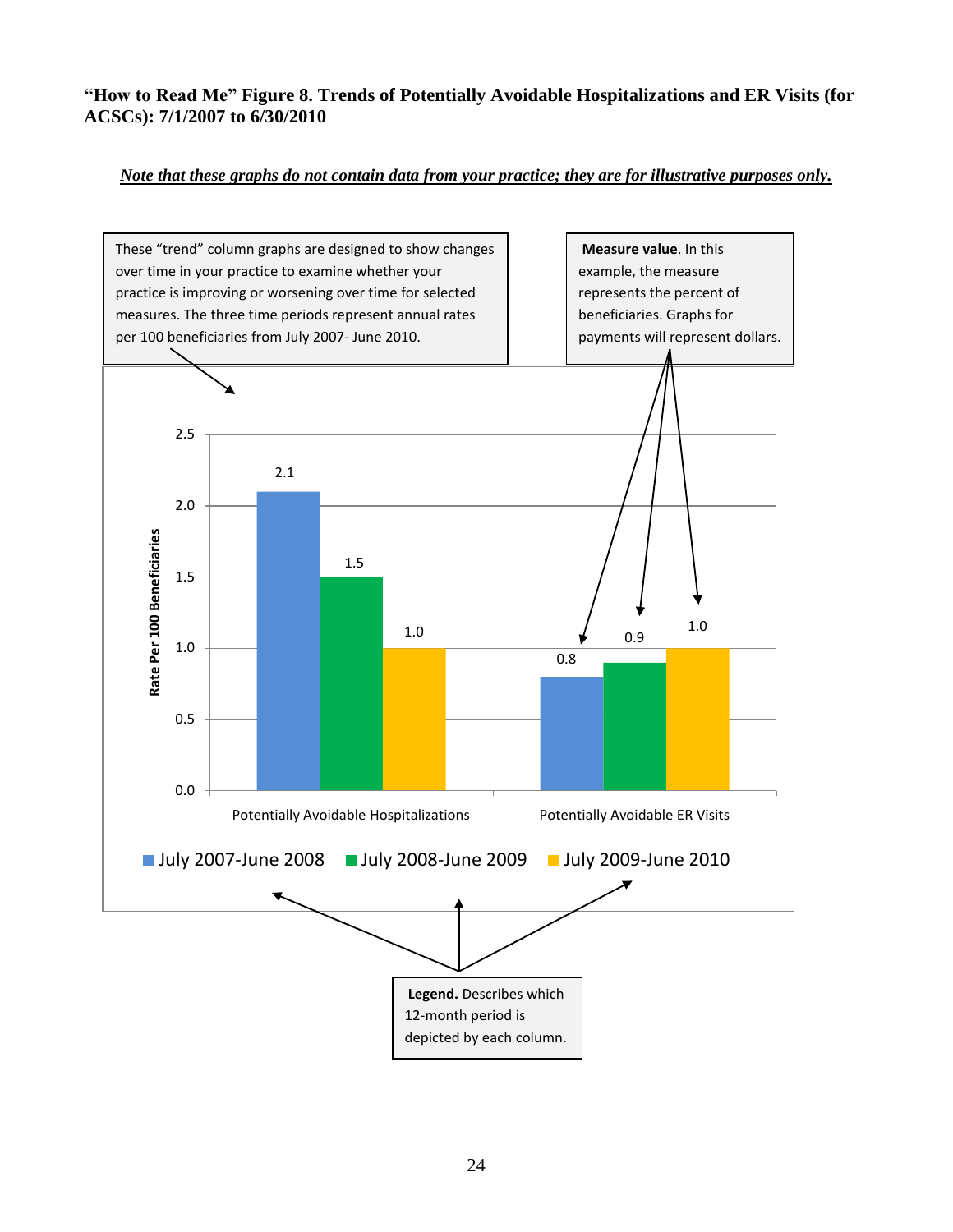### **EVALUATION AND MANAGEMENT CPT CODES USED TO ASSIGN MEDICARE BENEFICIARIES TO YOUR PRACTICE LOCATION**

| <b>Evaluation and Management Category</b>                       | <b>CPT</b> codes                                 |
|-----------------------------------------------------------------|--------------------------------------------------|
| <b>Office/Other Outpatient Services</b>                         | New patient: 99201-99205                         |
|                                                                 | Established patient: 99211-99215                 |
| Domiciliary, Rest Home, or Custodial Care Services              | New patient: 99324-99328                         |
|                                                                 | Established patient: 99334-99337                 |
| Domiciliary, Rest Home, or Home Care Plan Oversight<br>Services | 99339-99340                                      |
| <b>Home Services</b>                                            | New patient: 99341-99345                         |
|                                                                 | Established patient: 99347-99350                 |
| Prolonged Physician Service Without Direct Patient<br>Contact   | 99358-99359                                      |
| <b>Case Management Services</b>                                 | Medical team conferences: 99366-99368            |
| Care Plan Oversight Services                                    | 99374-99380                                      |
| <b>Preventive Medicine Services</b>                             | New patient: 9999381-99387                       |
|                                                                 | Established patient: 99391-99397                 |
| Counseling Risk Factor Reduction and Behavior                   | New or established patient: 99401-99412          |
| Change Intervention                                             | Other preventive medicine services: 99420-99429  |
| Non-Face-to-Face-Physician Services                             | Telephone services: 99441-99443                  |
|                                                                 | On-line medical evaluation: 99444                |
| Medicare-Covered Wellness Visits                                | Initial exam, annual visits: G0402, G0438, G0439 |
| Federally Qualified Health Center (FQHC) Global Visit           | Clinic visit: Revenue Code 0521                  |
|                                                                 | Home visit: Revenue Code 0522                    |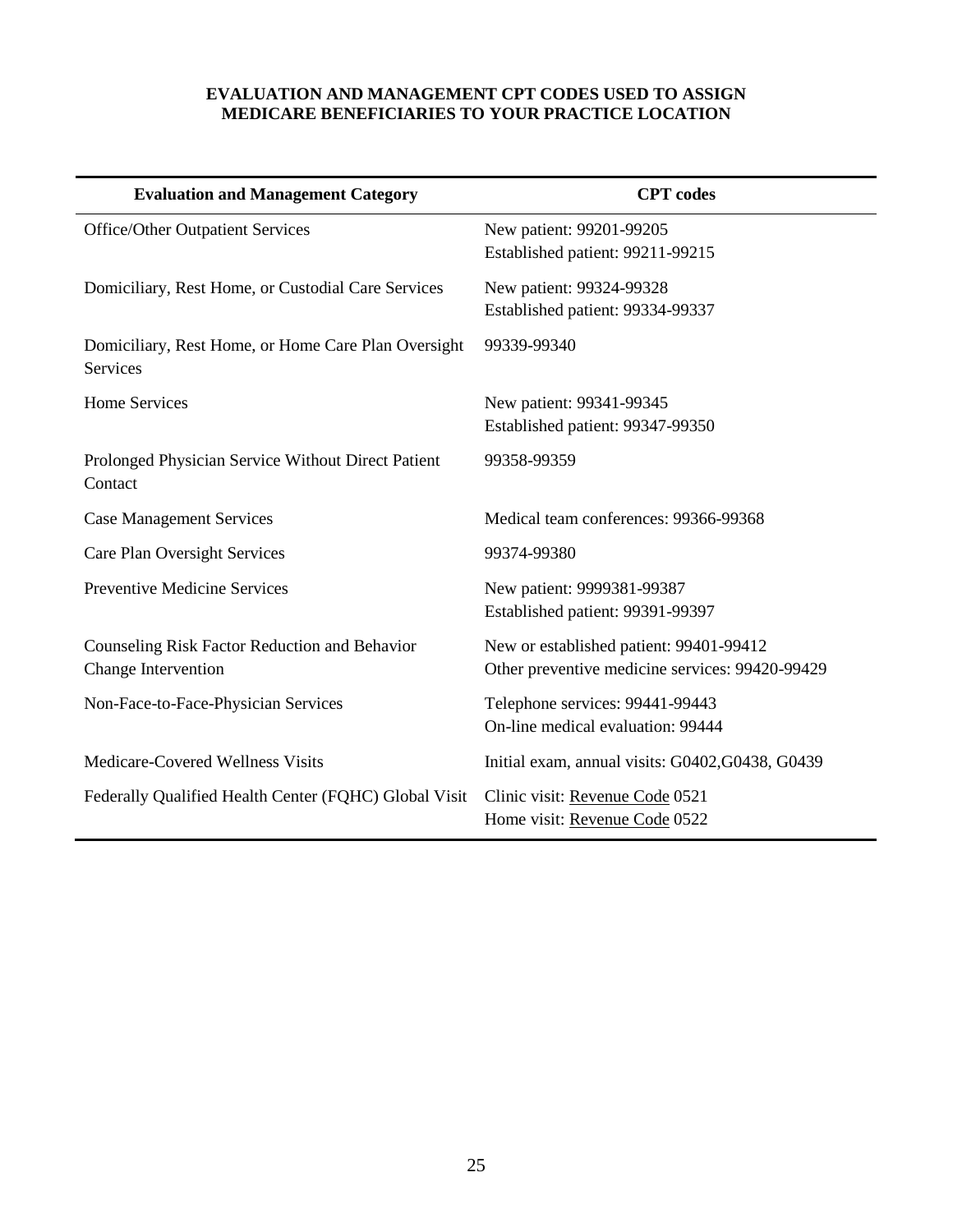## **QUALITY OF CARE VARIABLES**

#### **1. Rate of annual low-density lipoprotein cholesterol (LDL-C) testing—beneficiaries with diabetes or ischemic vascular disease**

- *Denominator*: All beneficiaries with diabetes or ischemic vascular disease, including CAD, peripheral vascular disease, carotid stenosis, etc.
- *Numerator:* Beneficiaries who have a claim for a LDL-C test as defined by CPT codes in the physician and outpatient department file:
	- o 80061 Lipid Panel
	- o 83700 Lipoprotein, blood; electrophoretic separation and quantitation
	- o 83701 Lipoprotein, blood; high resolution and quantitation of lipoproteins
	- o 83704 Lipoprotein, blood; quantitation of lipoprotein particle numbers and lipoprotein particle subclasses
	- o 83721 LDL cholesterol

#### **2. Rate of annual HbA1c testing—beneficiaries with diabetes**

- *Denominator*: All beneficiaries with diabetes.
- *Numerator:* Beneficiaries who had a claim for a HbA1c test as defined by CPT codes in the physician and OPD file:
	- o 83036 Hemoglobin; glycosylated (A1c)
	- o 83037 Hemoglobin; glycosylated (A1c) by device cleared by FDA for home use

#### **3. Rate of influenza vaccinations during influenza season (September through February) for adults —all beneficiaries**

- *Denominator*: All Medicare FFS beneficiaries. (We did not exclude those with egg allergies or known adverse reaction to influenza vaccine in the past as both of these contraindications are not easily determined from Medicare billing data.)
- *Numerator:* Beneficiaries who received an influenza vaccine between September 1 and February 28. CPT Codes to define receipt of influenza vaccine in either physician claims or outpatient department file:
	- o 90656 Influenza virus vaccine, split virus, preservative free for intramuscular
	- o 90658 Influenza virus vaccine, split virus for intramuscular
	- o 90660 Influenza virus vaccine live for intranasal
	- o 90661 Influenza virus vaccine derived from cell cultures
	- o 90662 Influenza virus vaccine, split virus, preservative free enhanced immunogenicity
	- o 90663 Influenza virus vaccine, pandemic formulation
	- o G0008 Administer influenza vaccine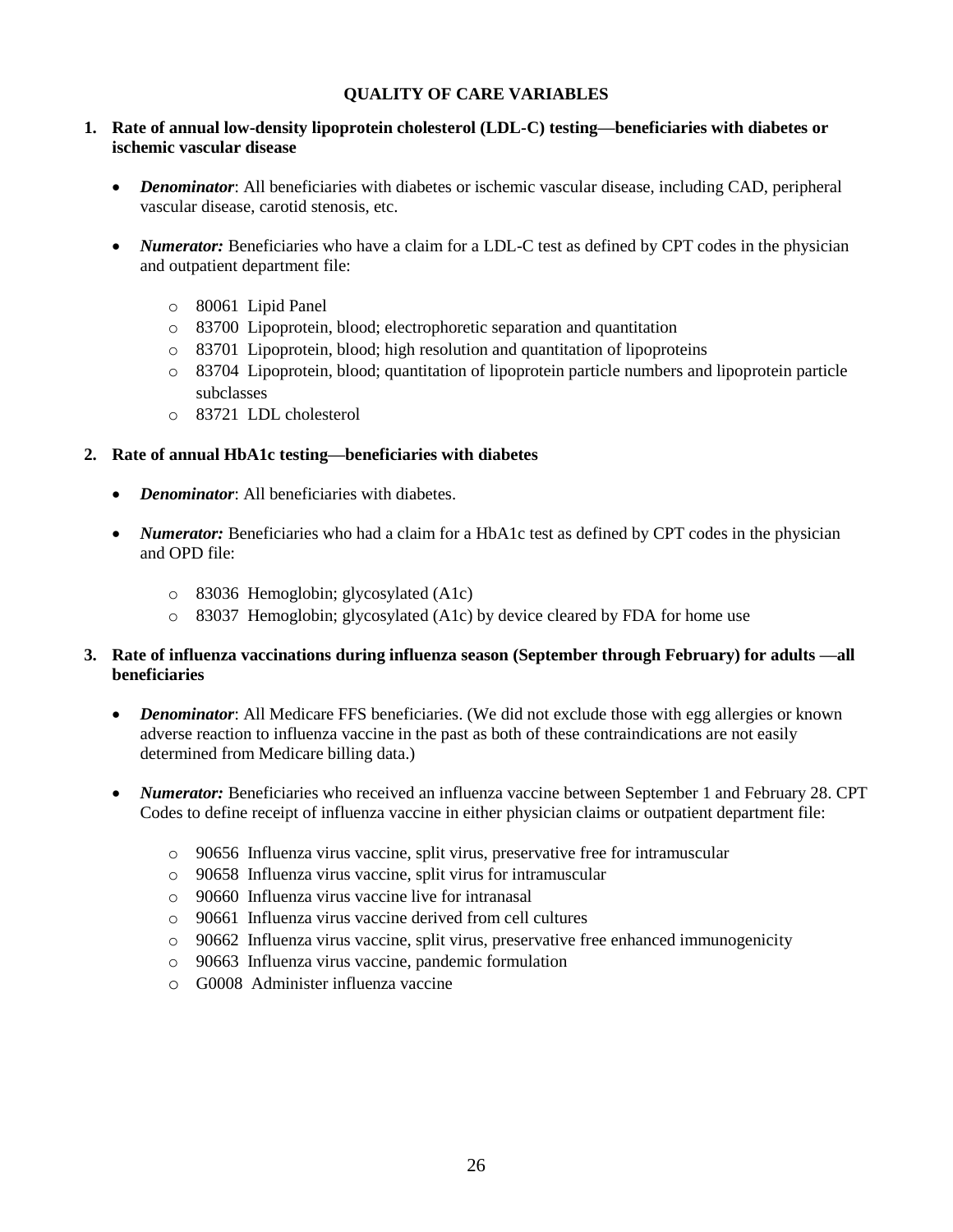## **KEY TERMS USED IN THIS REPORT**

**Follow-up visits within 2 weeks after hospital discharge:** These are measured as in-person, follow-up visits with a provider that are captured in claims. Other types of follow-up, such as telephone follow-up, that may be more likely to occur in medical homes cannot be captured in claims.

**Readmissions within 30 days after hospital discharge:** Readmissions are estimated for index admissions that occur during 12-month spans for each of the three years in our analyses. We count readmissions that occurred within 30 days after an index hospitalization discharge date.

**Ambulatory Care Sensitive Conditions (ACSCs):** ACSCs are defined by AHRQ as "conditions for which good outpatient care can potentially prevent the need for hospitalization, or for which early intervention can prevent complications or more severe disease." These conditions include: Adult failure to thrive, Altered mental status/acute confusion/delirium, Anemia, Angina, Asthma, Bacterial Pneumonia, Cellulitis, Chronic obstructive pulmonary disease (COPD) and chronic bronchitis, Heart Failure (HF), Constipation/fecal impaction/ obstipation, Dehydration (acute renal failure, hypokalemia, hyponatremia), Diabetes Mellitus, Diarrhea and Gastroenteritis with nausea and vomiting, C. Difficile, Severe Ear, Nose and Throat Infections, Falls and trauma, Hypertension, Hypoglycemia, Hypotension, Immunization/Preventable Conditions, Invasive Cervical Cancer, Ischemic Stroke, Nutritional deficiencies, Organic brain syndrome, Perforated or Bleeding Ulcer, Poor Glycemic Control, Psychosis, Pyelonephritis, Ruptured Appendix, Severe agitation, Seizures, Septicemia, Severe Ear, Nose, and Throat Infections, Skin ulcers including pressure ulcers, Tuberculosis, Urinary tract infection (UTI), and Weight loss.

**Potentially Avoidable Hospitalizations and Emergency Room (ER) Visits:** Hospitalizations and ER visits for ambulatory care sensitive conditions that could have been potentially prevented with appropriate outpatient management and care

**Primary Care Physician:** General Practice, Family Practice, Internal Medicine, Geriatric Medicine, Preventive Medicine, Nurse Practitioner, Physician Assistant, and Certified Clinical Nurse Specialist

**Medical Specialists:** Allergy/immunology, Otolaryngology, Cardiology, Dermatology, Gastroenterology, Neurology, Obstetrics/Gynecology, Ophthalmology, Pathology, Physical medicine and rehabilitation, Psychiatry, Pulmonary disease, Pulmonary disease, Diagnostic radiology, Urology, Nephrology, Optometry, Infectious disease, Endocrinology, Podiatry, Rheumatology, Multispecialty clinic or group practice, Peripheral vascular disease, Critical care (intensivists), Hematology, Hematology/oncology, Neuropsychiatry, Medical oncology, Radiation oncology, Emergency medicine, and Gynecologist/oncologist

**Surgical Specialists**: General surgery, Anesthesiology, Neurosurgery, Oral surgery (dentists only), Orthopedic surgery, Plastic and reconstructive surgery, Colorectal surgery, Thoracic surgery, Hand surgery, Vascular surgery, Cardiac surgery, Maxillofacial surgery, and Surgical oncology.